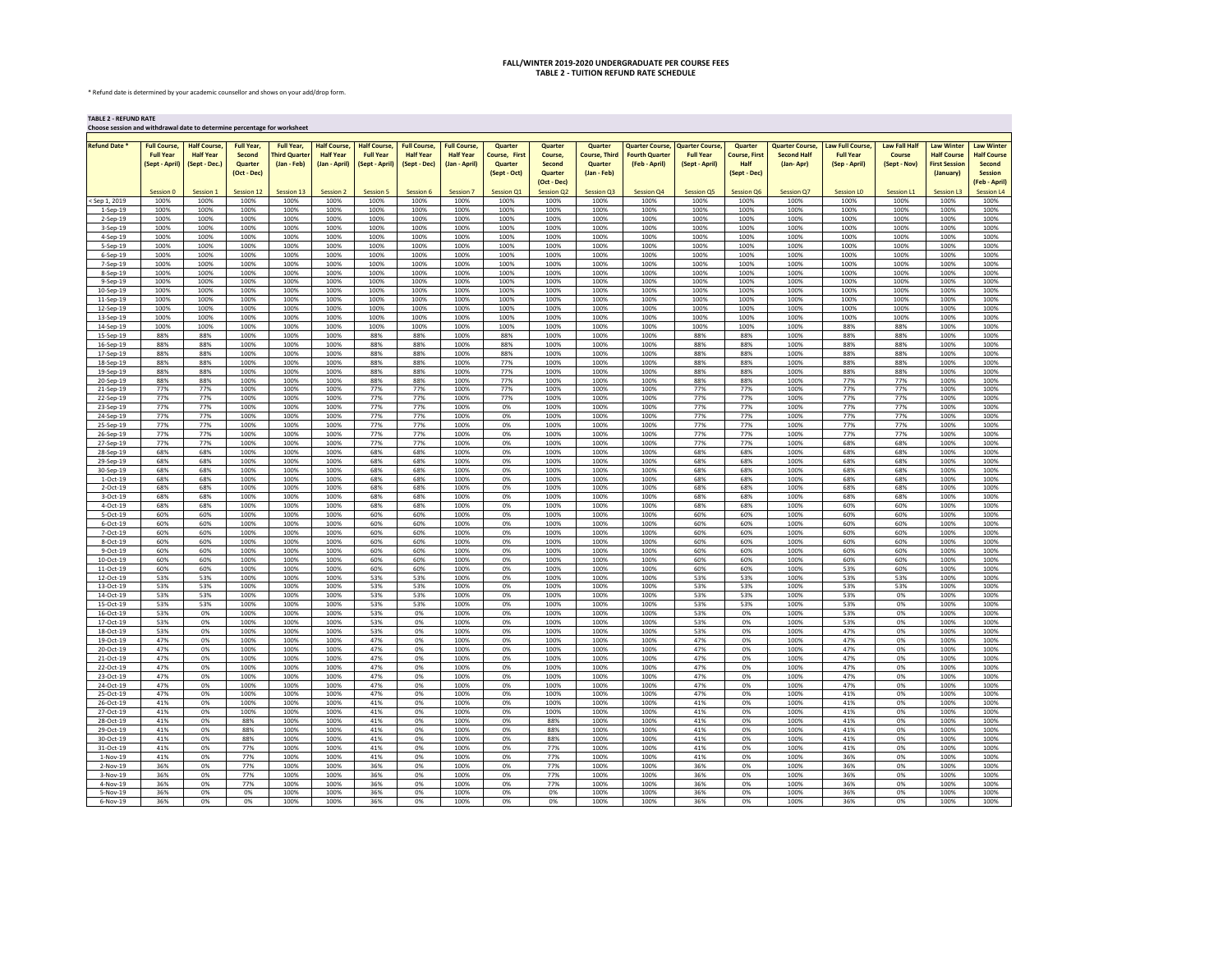| <b>Refund Date *</b><br><b>Half Course,</b><br><b>Full Year,</b><br><b>Full Year.</b><br><b>Half Course,</b><br><b>Half Course,</b><br><b>Full Course,</b><br><b>Full Course,</b><br>Quarter<br><b>Quarter Course,</b><br><b>Quarter Course,</b><br>Law Full Course,<br><b>Law Fall Half</b><br>Law Winter<br><b>Law Winter</b><br><b>Full Course,</b><br><b>Ouarter</b><br>Quarter<br><b>Quarter Course,</b><br>Quarter<br><b>Half Year</b><br><b>Half Course</b><br><b>Full Year</b><br><b>Third Quarter</b><br><b>Half Year</b><br><b>Full Year</b><br><b>Half Year</b><br><b>Course, Third</b><br><b>Fourth Quarter</b><br><b>Full Year</b><br><b>Second Half</b><br><b>Full Year</b><br><b>Half Course</b><br><b>Half Year</b><br>Second<br>Course, First<br>Course.<br><b>Course, First</b><br>Course<br>(Sept - Dec.)<br>(Jan - Feb)<br>(Sept - Dec)<br>Half<br>(Sept - April)<br>Quarter<br>(Jan - April)<br>(Sept - April)<br>(Jan - April)<br>Quarter<br>Second<br>Quarter<br>(Feb - April)<br>(Sept - April)<br>(Jan-Apr)<br>(Sep - April)<br>(Sept - Nov)<br><b>First Session</b><br><b>Second</b><br>(Oct - Dec)<br>Quarter<br>(Jan - Feb)<br>(Sept - Dec)<br>(January)<br><b>Session</b><br>(Sept - Oct)<br>(Feb - April)<br>(Oct - Dec)<br>Session 7<br><b>Session Q2</b><br>Session Q3<br>Session Q4<br>Session Q5<br>Session Q6<br>Session L1<br>Session 0<br>Session 1<br>Session 12<br>Session 13<br><b>Session 2</b><br><b>Session 5</b><br>Session 6<br><b>Session Q1</b><br>Session Q7<br><b>Session LO</b><br><b>Session L4</b><br><b>Session L3</b><br>36%<br>0%<br>0%<br>100%<br>100%<br>0%<br>100%<br>0%<br>100%<br>100%<br>36%<br>0%<br>100%<br>100%<br>100%<br>7-Nov-19<br>36%<br>0%<br>32%<br>0%<br>8-Nov-19<br>32%<br>0%<br>0%<br>100%<br>100%<br>32%<br>0%<br>100%<br>0%<br>0%<br>100%<br>100%<br>32%<br>0%<br>100%<br>32%<br>0%<br>100%<br>100%<br>32%<br>9-Nov-19<br>32%<br>0%<br>0%<br>100%<br>100%<br>32%<br>0%<br>100%<br>0%<br>0%<br>100%<br>100%<br>32%<br>0%<br>100%<br>0%<br>100%<br>100%<br>32%<br>0%<br>0%<br>100%<br>100%<br>32%<br>0%<br>100%<br>0%<br>0%<br>100%<br>100%<br>32%<br>0%<br>100%<br>32%<br>0%<br>100%<br>100%<br>10-Nov-19<br>0%<br>32%<br>0%<br>0%<br>100%<br>100%<br>0%<br>0%<br>32%<br>0%<br>100%<br>32%<br>0%<br>100%<br>100%<br>32%<br>100%<br>100%<br>100%<br>11-Nov-19<br>12-Nov-19<br>32%<br>0%<br>0%<br>100%<br>100%<br>32%<br>0%<br>100%<br>0%<br>0%<br>100%<br>100%<br>32%<br>0%<br>100%<br>32%<br>0%<br>100%<br>100%<br>32%<br>100%<br>0%<br>0%<br>32%<br>28%<br>100%<br>13-Nov-19<br>0%<br>0%<br>100%<br>32%<br>100%<br>0%<br>100%<br>100%<br>0%<br>100%<br>0%<br>100%<br>28%<br>100%<br>0%<br>100%<br>0%<br>28%<br>28%<br>100%<br>14-Nov-19<br>0%<br>0%<br>100%<br>28%<br>0%<br>100%<br>100%<br>0%<br>100%<br>0%<br>100%<br>28%<br>0%<br>0%<br>28%<br>100%<br>15-Nov-19<br>0%<br>0%<br>100%<br>100%<br>28%<br>100%<br>0%<br>100%<br>100%<br>28%<br>0%<br>100%<br>0%<br>100%<br>16-Nov-19<br>28%<br>0%<br>0%<br>100%<br>100%<br>28%<br>0%<br>100%<br>0%<br>0%<br>100%<br>100%<br>28%<br>0%<br>100%<br>28%<br>0%<br>100%<br>100%<br>28%<br>0%<br>100%<br>100%<br>0%<br>0%<br>28%<br>100%<br>28%<br>17-Nov-19<br>0%<br>100%<br>28%<br>0%<br>100%<br>100%<br>0%<br>0%<br>100%<br>100%<br>0%<br>28%<br>28%<br>0%<br>0%<br>100%<br>100%<br>28%<br>0%<br>100%<br>0%<br>100%<br>100%<br>28%<br>0%<br>100%<br>0%<br>100%<br>100%<br>18-Nov-19<br>28%<br>0%<br>0%<br>100%<br>100%<br>28%<br>0%<br>100%<br>0%<br>0%<br>100%<br>100%<br>28%<br>0%<br>100%<br>28%<br>0%<br>100%<br>100%<br>19-Nov-19<br>0%<br>25%<br>20-Nov-19<br>28%<br>0%<br>0%<br>100%<br>100%<br>28%<br>0%<br>100%<br>0%<br>100%<br>100%<br>28%<br>0%<br>100%<br>0%<br>100%<br>100%<br>25%<br>0%<br>0%<br>100%<br>100%<br>25%<br>0%<br>100%<br>0%<br>0%<br>100%<br>100%<br>25%<br>0%<br>100%<br>25%<br>0%<br>100%<br>100%<br>21-Nov-19<br>0%<br>100%<br>100%<br>0%<br>0%<br>0%<br>25%<br>100%<br>25%<br>0%<br>100%<br>22-Nov-19<br>25%<br>0%<br>25%<br>100%<br>100%<br>100%<br>0%<br>100%<br>25%<br>0%<br>0%<br>100%<br>25%<br>0%<br>0%<br>0%<br>100%<br>25%<br>100%<br>25%<br>0%<br>100%<br>100%<br>23-Nov-19<br>100%<br>100%<br>100%<br>0%<br>25%<br>24-Nov-19<br>25%<br>0%<br>0%<br>100%<br>100%<br>25%<br>0%<br>100%<br>0%<br>0%<br>100%<br>100%<br>25%<br>0%<br>100%<br>0%<br>100%<br>100%<br>25%<br>0%<br>0%<br>100%<br>100%<br>25%<br>0%<br>0%<br>0%<br>25%<br>0%<br>100%<br>22%<br>0%<br>100%<br>100%<br>100%<br>100%<br>100%<br>25-Nov-19<br>22%<br>0%<br>100%<br>100%<br>22%<br>0%<br>0%<br>100%<br>100%<br>22%<br>0%<br>100%<br>22%<br>100%<br>100%<br>26-Nov-19<br>0%<br>100%<br>0%<br>0%<br>22%<br>0%<br>0%<br>100%<br>100%<br>22%<br>0%<br>100%<br>0%<br>0%<br>100%<br>100%<br>22%<br>0%<br>100%<br>22%<br>0%<br>100%<br>100%<br>27-Nov-19<br>22%<br>100%<br>0%<br>100%<br>0%<br>22%<br>22%<br>100%<br>28-Nov-19<br>0%<br>0%<br>100%<br>22%<br>0%<br>100%<br>100%<br>0%<br>100%<br>0%<br>100%<br>22%<br>0%<br>100%<br>100%<br>0%<br>100%<br>0%<br>0%<br>22%<br>0%<br>100%<br>22%<br>0%<br>100%<br>100%<br>29-Nov-19<br>0%<br>22%<br>100%<br>100%<br>22%<br>0%<br>22%<br>100%<br>0%<br>30-Nov-19<br>0%<br>0%<br>100%<br>100%<br>22%<br>0%<br>100%<br>0%<br>100%<br>100%<br>0%<br>0%<br>100%<br>100%<br>0%<br>0%<br>0%<br>100%<br>100%<br>0%<br>0%<br>100%<br>0%<br>0%<br>100%<br>100%<br>0%<br>0%<br>100%<br>0%<br>0%<br>100%<br>100%<br>1-Dec-19<br>0%<br>0%<br>0%<br>100%<br>100%<br>0%<br>0%<br>100%<br>0%<br>0%<br>100%<br>100%<br>0%<br>0%<br>100%<br>0%<br>0%<br>100%<br>100%<br>2-Dec-19<br>0%<br>0%<br>0%<br>0%<br>3-Dec-19<br>0%<br>0%<br>0%<br>100%<br>100%<br>0%<br>100%<br>0%<br>100%<br>100%<br>0%<br>100%<br>0%<br>100%<br>100%<br>100%<br>0%<br>0%<br>0%<br>4-Dec-19<br>0%<br>0%<br>0%<br>100%<br>0%<br>100%<br>0%<br>100%<br>100%<br>0%<br>0%<br>100%<br>0%<br>100%<br>100%<br>$5 - Dec-19$<br>0%<br>0%<br>0%<br>100%<br>100%<br>0%<br>0%<br>100%<br>0%<br>0%<br>100%<br>100%<br>0%<br>0%<br>100%<br>0%<br>0%<br>100%<br>100%<br>0%<br>0%<br>0%<br>0%<br>0%<br>0%<br>100%<br>100%<br>0%<br>100%<br>0%<br>100%<br>100%<br>0%<br>100%<br>0%<br>100%<br>100%<br>6-Dec-19<br>0%<br>0%<br>0%<br>0%<br>100%<br>100%<br>0%<br>0%<br>100%<br>0%<br>0%<br>100%<br>100%<br>0%<br>0%<br>100%<br>0%<br>0%<br>100%<br>100%<br>7-Dec-19<br>0%<br>0%<br>0%<br>100%<br>100%<br>0%<br>0%<br>100%<br>0%<br>0%<br>100%<br>100%<br>0%<br>0%<br>100%<br>0%<br>0%<br>100%<br>100%<br>8-Dec-19<br>0%<br>0%<br>0%<br>100%<br>100%<br>0%<br>0%<br>0%<br>100%<br>100%<br>0%<br>0%<br>100%<br>0%<br>100%<br>100%<br>9-Dec-19<br>0%<br>0%<br>100%<br>0%<br>0%<br>0%<br>0%<br>0%<br>0%<br>100%<br>100%<br>0%<br>0%<br>100%<br>0%<br>100%<br>100%<br>0%<br>100%<br>0%<br>100%<br>100%<br>10-Dec-19<br>0%<br>0%<br>11-Dec-19<br>0%<br>0%<br>0%<br>100%<br>100%<br>0%<br>0%<br>100%<br>0%<br>100%<br>100%<br>0%<br>0%<br>100%<br>0%<br>100%<br>100%<br>12-Dec-19<br>0%<br>0%<br>0%<br>100%<br>100%<br>0%<br>0%<br>100%<br>0%<br>0%<br>100%<br>100%<br>0%<br>0%<br>100%<br>0%<br>0%<br>100%<br>100%<br>0%<br>0%<br>0%<br>0%<br>0%<br>100%<br>100%<br>0%<br>0%<br>100%<br>0%<br>100%<br>100%<br>0%<br>0%<br>100%<br>0%<br>100%<br>100%<br>13-Dec-19<br>0%<br>0%<br>0%<br>100%<br>100%<br>0%<br>0%<br>0%<br>100%<br>100%<br>0%<br>0%<br>100%<br>0%<br>0%<br>100%<br>100%<br>14-Dec-19<br>0%<br>100%<br>15-Dec-19<br>0%<br>0%<br>0%<br>100%<br>100%<br>0%<br>0%<br>100%<br>0%<br>0%<br>100%<br>100%<br>0%<br>0%<br>100%<br>0%<br>0%<br>100%<br>100%<br>0%<br>0%<br>100%<br>100%<br>0%<br>0%<br>100%<br>0%<br>0%<br>100%<br>100%<br>0%<br>0%<br>100%<br>0%<br>0%<br>100%<br>100%<br>16-Dec-19<br>0%<br>0%<br>0%<br>0%<br>0%<br>0%<br>0%<br>0%<br>0%<br>100%<br>100%<br>100%<br>0%<br>100%<br>100%<br>0%<br>100%<br>0%<br>100%<br>100%<br>17-Dec-19<br>0%<br>0%<br>0%<br>100%<br>100%<br>0%<br>0%<br>100%<br>0%<br>0%<br>100%<br>100%<br>0%<br>100%<br>0%<br>0%<br>100%<br>100%<br>18-Dec-19<br>0%<br>0%<br>100%<br>0%<br>100%<br>0%<br>0%<br>100%<br>0%<br>0%<br>0%<br>100%<br>19-Dec-19<br>0%<br>0%<br>100%<br>0%<br>100%<br>0%<br>100%<br>100%<br>0%<br>0%<br>0%<br>100%<br>100%<br>0%<br>100%<br>0%<br>0%<br>100%<br>100%<br>0%<br>100%<br>0%<br>0%<br>100%<br>100%<br>20-Dec-19<br>0%<br>0%<br>100%<br>0%<br>0%<br>0%<br>0%<br>100%<br>21-Dec-19<br>0%<br>0%<br>0%<br>100%<br>0%<br>100%<br>0%<br>100%<br>100%<br>0%<br>100%<br>0%<br>100%<br>0%<br>22-Dec-19<br>0%<br>0%<br>0%<br>100%<br>100%<br>0%<br>0%<br>100%<br>0%<br>0%<br>100%<br>100%<br>0%<br>0%<br>100%<br>0%<br>100%<br>100%<br>0%<br>0%<br>100%<br>100%<br>0%<br>0%<br>0%<br>100%<br>100%<br>0%<br>0%<br>100%<br>0%<br>0%<br>100%<br>100%<br>0%<br>0%<br>100%<br>23-Dec-19<br>0%<br>0%<br>0%<br>0%<br>100%<br>100%<br>0%<br>0%<br>0%<br>0%<br>100%<br>0%<br>0%<br>100%<br>0%<br>100%<br>100%<br>24-Dec-19<br>100%<br>100%<br>0%<br>100%<br>100%<br>0%<br>100%<br>0%<br>0%<br>0%<br>0%<br>0%<br>100%<br>100%<br>25-Dec-19<br>0%<br>0%<br>0%<br>100%<br>100%<br>0%<br>100%<br>26-Dec-19<br>0%<br>0%<br>0%<br>100%<br>100%<br>0%<br>0%<br>100%<br>0%<br>0%<br>100%<br>100%<br>0%<br>0%<br>100%<br>0%<br>0%<br>100%<br>100%<br>0%<br>0%<br>100%<br>0%<br>100%<br>0%<br>0%<br>100%<br>100%<br>0%<br>100%<br>0%<br>0%<br>100%<br>100%<br>27-Dec-19<br>0%<br>100%<br>0%<br>0%<br>28-Dec-19<br>0%<br>0%<br>0%<br>100%<br>100%<br>0%<br>0%<br>100%<br>0%<br>0%<br>100%<br>100%<br>0%<br>0%<br>100%<br>0%<br>0%<br>100%<br>100%<br>0%<br>0%<br>29-Dec-19<br>0%<br>0%<br>0%<br>100%<br>100%<br>0%<br>0%<br>100%<br>0%<br>100%<br>100%<br>0%<br>0%<br>100%<br>0%<br>100%<br>100%<br>0%<br>0%<br>100%<br>0%<br>100%<br>0%<br>0%<br>0%<br>0%<br>100%<br>30-Dec-19<br>0%<br>100%<br>0%<br>100%<br>100%<br>0%<br>100%<br>0%<br>100%<br>0%<br>0%<br>0%<br>0%<br>0%<br>100%<br>100%<br>0%<br>0%<br>100%<br>0%<br>0%<br>100%<br>100%<br>0%<br>100%<br>0%<br>100%<br>100%<br>31-Dec-19<br>0%<br>$1-Jan-20$<br>0%<br>0%<br>0%<br>100%<br>100%<br>0%<br>0%<br>100%<br>0%<br>0%<br>100%<br>100%<br>0%<br>0%<br>100%<br>0%<br>100%<br>100%<br>$2$ -Jan-20<br>0%<br>0%<br>0%<br>100%<br>100%<br>0%<br>0%<br>100%<br>0%<br>0%<br>100%<br>100%<br>0%<br>0%<br>100%<br>0%<br>0%<br>100%<br>100%<br>0%<br>0%<br>0%<br>100%<br>100%<br>0%<br>100%<br>0%<br>0%<br>100%<br>100%<br>0%<br>100%<br>0%<br>0%<br>100%<br>100%<br>$3-Jan-20$<br>0%<br>0%<br>100%<br>0%<br>0%<br>0%<br>100%<br>0%<br>100%<br>0%<br>0%<br>100%<br>100%<br>4-Jan-20<br>0%<br>0%<br>0%<br>100%<br>0%<br>100%<br>100%<br>0%<br>0%<br>0%<br>0%<br>0%<br>100%<br>5-Jan-20<br>0%<br>0%<br>0%<br>100%<br>100%<br>0%<br>100%<br>0%<br>100%<br>100%<br>0%<br>100%<br>0%<br>100%<br>0%<br>0%<br>0%<br>100%<br>100%<br>0%<br>0%<br>100%<br>0%<br>0%<br>100%<br>100%<br>0%<br>0%<br>100%<br>0%<br>0%<br>100%<br>100%<br>$6$ -Jan-20 | <b>TABLE 2 - REFUND RATE</b><br>Choose session and withdrawal date to determine percentage for worksheet |  |  |  |  |  |  |  |  |  |  |
|-----------------------------------------------------------------------------------------------------------------------------------------------------------------------------------------------------------------------------------------------------------------------------------------------------------------------------------------------------------------------------------------------------------------------------------------------------------------------------------------------------------------------------------------------------------------------------------------------------------------------------------------------------------------------------------------------------------------------------------------------------------------------------------------------------------------------------------------------------------------------------------------------------------------------------------------------------------------------------------------------------------------------------------------------------------------------------------------------------------------------------------------------------------------------------------------------------------------------------------------------------------------------------------------------------------------------------------------------------------------------------------------------------------------------------------------------------------------------------------------------------------------------------------------------------------------------------------------------------------------------------------------------------------------------------------------------------------------------------------------------------------------------------------------------------------------------------------------------------------------------------------------------------------------------------------------------------------------------------------------------------------------------------------------------------------------------------------------------------------------------------------------------------------------------------------------------------------------------------------------------------------------------------------------------------------------------------------------------------------------------------------------------------------------------------------------------------------------------------------------------------------------------------------------------------------------------------------------------------------------------------------------------------------------------------------------------------------------------------------------------------------------------------------------------------------------------------------------------------------------------------------------------------------------------------------------------------------------------------------------------------------------------------------------------------------------------------------------------------------------------------------------------------------------------------------------------------------------------------------------------------------------------------------------------------------------------------------------------------------------------------------------------------------------------------------------------------------------------------------------------------------------------------------------------------------------------------------------------------------------------------------------------------------------------------------------------------------------------------------------------------------------------------------------------------------------------------------------------------------------------------------------------------------------------------------------------------------------------------------------------------------------------------------------------------------------------------------------------------------------------------------------------------------------------------------------------------------------------------------------------------------------------------------------------------------------------------------------------------------------------------------------------------------------------------------------------------------------------------------------------------------------------------------------------------------------------------------------------------------------------------------------------------------------------------------------------------------------------------------------------------------------------------------------------------------------------------------------------------------------------------------------------------------------------------------------------------------------------------------------------------------------------------------------------------------------------------------------------------------------------------------------------------------------------------------------------------------------------------------------------------------------------------------------------------------------------------------------------------------------------------------------------------------------------------------------------------------------------------------------------------------------------------------------------------------------------------------------------------------------------------------------------------------------------------------------------------------------------------------------------------------------------------------------------------------------------------------------------------------------------------------------------------------------------------------------------------------------------------------------------------------------------------------------------------------------------------------------------------------------------------------------------------------------------------------------------------------------------------------------------------------------------------------------------------------------------------------------------------------------------------------------------------------------------------------------------------------------------------------------------------------------------------------------------------------------------------------------------------------------------------------------------------------------------------------------------------------------------------------------------------------------------------------------------------------------------------------------------------------------------------------------------------------------------------------------------------------------------------------------------------------------------------------------------------------------------------------------------------------------------------------------------------------------------------------------------------------------------------------------------------------------------------------------------------------------------------------------------------------------------------------------------------------------------------------------------------------------------------------------------------------------------------------------------------------------------------------------------------------------------------------------------------------------------------------------------------------------------------------------------------------------------------------------------------------------------------------------------------------------------------------------------------------------------------------------------------------------------------------------------------------------------------------------------------------------------------------------------------------------------------------------------------------------------------------------------------------------------------------------------------------------------------------------------------------------------------------------------------------------------------------------------------------------------------------------------------------------------------------------------------------------------------------------------------------------------------------------------------------------------------------------------------------------------------------------------------------------------------------------------------------------------------------------------------------------------------------------------------------------------------------------------------------------------------------------------------------------------------------------------------------------------------------------------------------------------------------------------------------------------------------------------------------------------------------------------------------------------------------------------------------------------------------------------------------------------------------------------------------------------------------------------------------------------------------------------------------------------------------------------------------------------------------------------------------------------------------------------------------------------------------------------------------------------------------------------------------------------------------------------------------------------------------------------------------------------------------------------------------------------------------------------------------------------------------------------------------------------------------------------------------------------------------------------------------------------------------------------------------------------------------------------------------------------------------------------------------------------------------------------------------------------------------------------------------------------------------------------------------------------------------------------------------------------------------------------------------------------------------------------------------------------------------------------------------------------------------------------------------------------------------------------------------------------------------------------------------------------------------------------------------|----------------------------------------------------------------------------------------------------------|--|--|--|--|--|--|--|--|--|--|
|                                                                                                                                                                                                                                                                                                                                                                                                                                                                                                                                                                                                                                                                                                                                                                                                                                                                                                                                                                                                                                                                                                                                                                                                                                                                                                                                                                                                                                                                                                                                                                                                                                                                                                                                                                                                                                                                                                                                                                                                                                                                                                                                                                                                                                                                                                                                                                                                                                                                                                                                                                                                                                                                                                                                                                                                                                                                                                                                                                                                                                                                                                                                                                                                                                                                                                                                                                                                                                                                                                                                                                                                                                                                                                                                                                                                                                                                                                                                                                                                                                                                                                                                                                                                                                                                                                                                                                                                                                                                                                                                                                                                                                                                                                                                                                                                                                                                                                                                                                                                                                                                                                                                                                                                                                                                                                                                                                                                                                                                                                                                                                                                                                                                                                                                                                                                                                                                                                                                                                                                                                                                                                                                                                                                                                                                                                                                                                                                                                                                                                                                                                                                                                                                                                                                                                                                                                                                                                                                                                                                                                                                                                                                                                                                                                                                                                                                                                                                                                                                                                                                                                                                                                                                                                                                                                                                                                                                                                                                                                                                                                                                                                                                                                                                                                                                                                                                                                                                                                                                                                                                                                                                                                                                                                                                                                                                                                                                                                                                                                                                                                                                                                                                                                                                                                                                                                                                                                                                                                                                                                                                                                                                                                                                                                                                                                                                                                                                                                                                                                                                                                                                                                                                                                                                                                                                                                                                                                                                                                                                                                                                                                                                                                                                                                                                                           |                                                                                                          |  |  |  |  |  |  |  |  |  |  |
|                                                                                                                                                                                                                                                                                                                                                                                                                                                                                                                                                                                                                                                                                                                                                                                                                                                                                                                                                                                                                                                                                                                                                                                                                                                                                                                                                                                                                                                                                                                                                                                                                                                                                                                                                                                                                                                                                                                                                                                                                                                                                                                                                                                                                                                                                                                                                                                                                                                                                                                                                                                                                                                                                                                                                                                                                                                                                                                                                                                                                                                                                                                                                                                                                                                                                                                                                                                                                                                                                                                                                                                                                                                                                                                                                                                                                                                                                                                                                                                                                                                                                                                                                                                                                                                                                                                                                                                                                                                                                                                                                                                                                                                                                                                                                                                                                                                                                                                                                                                                                                                                                                                                                                                                                                                                                                                                                                                                                                                                                                                                                                                                                                                                                                                                                                                                                                                                                                                                                                                                                                                                                                                                                                                                                                                                                                                                                                                                                                                                                                                                                                                                                                                                                                                                                                                                                                                                                                                                                                                                                                                                                                                                                                                                                                                                                                                                                                                                                                                                                                                                                                                                                                                                                                                                                                                                                                                                                                                                                                                                                                                                                                                                                                                                                                                                                                                                                                                                                                                                                                                                                                                                                                                                                                                                                                                                                                                                                                                                                                                                                                                                                                                                                                                                                                                                                                                                                                                                                                                                                                                                                                                                                                                                                                                                                                                                                                                                                                                                                                                                                                                                                                                                                                                                                                                                                                                                                                                                                                                                                                                                                                                                                                                                                                                                                           |                                                                                                          |  |  |  |  |  |  |  |  |  |  |
|                                                                                                                                                                                                                                                                                                                                                                                                                                                                                                                                                                                                                                                                                                                                                                                                                                                                                                                                                                                                                                                                                                                                                                                                                                                                                                                                                                                                                                                                                                                                                                                                                                                                                                                                                                                                                                                                                                                                                                                                                                                                                                                                                                                                                                                                                                                                                                                                                                                                                                                                                                                                                                                                                                                                                                                                                                                                                                                                                                                                                                                                                                                                                                                                                                                                                                                                                                                                                                                                                                                                                                                                                                                                                                                                                                                                                                                                                                                                                                                                                                                                                                                                                                                                                                                                                                                                                                                                                                                                                                                                                                                                                                                                                                                                                                                                                                                                                                                                                                                                                                                                                                                                                                                                                                                                                                                                                                                                                                                                                                                                                                                                                                                                                                                                                                                                                                                                                                                                                                                                                                                                                                                                                                                                                                                                                                                                                                                                                                                                                                                                                                                                                                                                                                                                                                                                                                                                                                                                                                                                                                                                                                                                                                                                                                                                                                                                                                                                                                                                                                                                                                                                                                                                                                                                                                                                                                                                                                                                                                                                                                                                                                                                                                                                                                                                                                                                                                                                                                                                                                                                                                                                                                                                                                                                                                                                                                                                                                                                                                                                                                                                                                                                                                                                                                                                                                                                                                                                                                                                                                                                                                                                                                                                                                                                                                                                                                                                                                                                                                                                                                                                                                                                                                                                                                                                                                                                                                                                                                                                                                                                                                                                                                                                                                                                                           |                                                                                                          |  |  |  |  |  |  |  |  |  |  |
|                                                                                                                                                                                                                                                                                                                                                                                                                                                                                                                                                                                                                                                                                                                                                                                                                                                                                                                                                                                                                                                                                                                                                                                                                                                                                                                                                                                                                                                                                                                                                                                                                                                                                                                                                                                                                                                                                                                                                                                                                                                                                                                                                                                                                                                                                                                                                                                                                                                                                                                                                                                                                                                                                                                                                                                                                                                                                                                                                                                                                                                                                                                                                                                                                                                                                                                                                                                                                                                                                                                                                                                                                                                                                                                                                                                                                                                                                                                                                                                                                                                                                                                                                                                                                                                                                                                                                                                                                                                                                                                                                                                                                                                                                                                                                                                                                                                                                                                                                                                                                                                                                                                                                                                                                                                                                                                                                                                                                                                                                                                                                                                                                                                                                                                                                                                                                                                                                                                                                                                                                                                                                                                                                                                                                                                                                                                                                                                                                                                                                                                                                                                                                                                                                                                                                                                                                                                                                                                                                                                                                                                                                                                                                                                                                                                                                                                                                                                                                                                                                                                                                                                                                                                                                                                                                                                                                                                                                                                                                                                                                                                                                                                                                                                                                                                                                                                                                                                                                                                                                                                                                                                                                                                                                                                                                                                                                                                                                                                                                                                                                                                                                                                                                                                                                                                                                                                                                                                                                                                                                                                                                                                                                                                                                                                                                                                                                                                                                                                                                                                                                                                                                                                                                                                                                                                                                                                                                                                                                                                                                                                                                                                                                                                                                                                                                           |                                                                                                          |  |  |  |  |  |  |  |  |  |  |
|                                                                                                                                                                                                                                                                                                                                                                                                                                                                                                                                                                                                                                                                                                                                                                                                                                                                                                                                                                                                                                                                                                                                                                                                                                                                                                                                                                                                                                                                                                                                                                                                                                                                                                                                                                                                                                                                                                                                                                                                                                                                                                                                                                                                                                                                                                                                                                                                                                                                                                                                                                                                                                                                                                                                                                                                                                                                                                                                                                                                                                                                                                                                                                                                                                                                                                                                                                                                                                                                                                                                                                                                                                                                                                                                                                                                                                                                                                                                                                                                                                                                                                                                                                                                                                                                                                                                                                                                                                                                                                                                                                                                                                                                                                                                                                                                                                                                                                                                                                                                                                                                                                                                                                                                                                                                                                                                                                                                                                                                                                                                                                                                                                                                                                                                                                                                                                                                                                                                                                                                                                                                                                                                                                                                                                                                                                                                                                                                                                                                                                                                                                                                                                                                                                                                                                                                                                                                                                                                                                                                                                                                                                                                                                                                                                                                                                                                                                                                                                                                                                                                                                                                                                                                                                                                                                                                                                                                                                                                                                                                                                                                                                                                                                                                                                                                                                                                                                                                                                                                                                                                                                                                                                                                                                                                                                                                                                                                                                                                                                                                                                                                                                                                                                                                                                                                                                                                                                                                                                                                                                                                                                                                                                                                                                                                                                                                                                                                                                                                                                                                                                                                                                                                                                                                                                                                                                                                                                                                                                                                                                                                                                                                                                                                                                                                                           |                                                                                                          |  |  |  |  |  |  |  |  |  |  |
|                                                                                                                                                                                                                                                                                                                                                                                                                                                                                                                                                                                                                                                                                                                                                                                                                                                                                                                                                                                                                                                                                                                                                                                                                                                                                                                                                                                                                                                                                                                                                                                                                                                                                                                                                                                                                                                                                                                                                                                                                                                                                                                                                                                                                                                                                                                                                                                                                                                                                                                                                                                                                                                                                                                                                                                                                                                                                                                                                                                                                                                                                                                                                                                                                                                                                                                                                                                                                                                                                                                                                                                                                                                                                                                                                                                                                                                                                                                                                                                                                                                                                                                                                                                                                                                                                                                                                                                                                                                                                                                                                                                                                                                                                                                                                                                                                                                                                                                                                                                                                                                                                                                                                                                                                                                                                                                                                                                                                                                                                                                                                                                                                                                                                                                                                                                                                                                                                                                                                                                                                                                                                                                                                                                                                                                                                                                                                                                                                                                                                                                                                                                                                                                                                                                                                                                                                                                                                                                                                                                                                                                                                                                                                                                                                                                                                                                                                                                                                                                                                                                                                                                                                                                                                                                                                                                                                                                                                                                                                                                                                                                                                                                                                                                                                                                                                                                                                                                                                                                                                                                                                                                                                                                                                                                                                                                                                                                                                                                                                                                                                                                                                                                                                                                                                                                                                                                                                                                                                                                                                                                                                                                                                                                                                                                                                                                                                                                                                                                                                                                                                                                                                                                                                                                                                                                                                                                                                                                                                                                                                                                                                                                                                                                                                                                                                           |                                                                                                          |  |  |  |  |  |  |  |  |  |  |
|                                                                                                                                                                                                                                                                                                                                                                                                                                                                                                                                                                                                                                                                                                                                                                                                                                                                                                                                                                                                                                                                                                                                                                                                                                                                                                                                                                                                                                                                                                                                                                                                                                                                                                                                                                                                                                                                                                                                                                                                                                                                                                                                                                                                                                                                                                                                                                                                                                                                                                                                                                                                                                                                                                                                                                                                                                                                                                                                                                                                                                                                                                                                                                                                                                                                                                                                                                                                                                                                                                                                                                                                                                                                                                                                                                                                                                                                                                                                                                                                                                                                                                                                                                                                                                                                                                                                                                                                                                                                                                                                                                                                                                                                                                                                                                                                                                                                                                                                                                                                                                                                                                                                                                                                                                                                                                                                                                                                                                                                                                                                                                                                                                                                                                                                                                                                                                                                                                                                                                                                                                                                                                                                                                                                                                                                                                                                                                                                                                                                                                                                                                                                                                                                                                                                                                                                                                                                                                                                                                                                                                                                                                                                                                                                                                                                                                                                                                                                                                                                                                                                                                                                                                                                                                                                                                                                                                                                                                                                                                                                                                                                                                                                                                                                                                                                                                                                                                                                                                                                                                                                                                                                                                                                                                                                                                                                                                                                                                                                                                                                                                                                                                                                                                                                                                                                                                                                                                                                                                                                                                                                                                                                                                                                                                                                                                                                                                                                                                                                                                                                                                                                                                                                                                                                                                                                                                                                                                                                                                                                                                                                                                                                                                                                                                                                                           |                                                                                                          |  |  |  |  |  |  |  |  |  |  |
|                                                                                                                                                                                                                                                                                                                                                                                                                                                                                                                                                                                                                                                                                                                                                                                                                                                                                                                                                                                                                                                                                                                                                                                                                                                                                                                                                                                                                                                                                                                                                                                                                                                                                                                                                                                                                                                                                                                                                                                                                                                                                                                                                                                                                                                                                                                                                                                                                                                                                                                                                                                                                                                                                                                                                                                                                                                                                                                                                                                                                                                                                                                                                                                                                                                                                                                                                                                                                                                                                                                                                                                                                                                                                                                                                                                                                                                                                                                                                                                                                                                                                                                                                                                                                                                                                                                                                                                                                                                                                                                                                                                                                                                                                                                                                                                                                                                                                                                                                                                                                                                                                                                                                                                                                                                                                                                                                                                                                                                                                                                                                                                                                                                                                                                                                                                                                                                                                                                                                                                                                                                                                                                                                                                                                                                                                                                                                                                                                                                                                                                                                                                                                                                                                                                                                                                                                                                                                                                                                                                                                                                                                                                                                                                                                                                                                                                                                                                                                                                                                                                                                                                                                                                                                                                                                                                                                                                                                                                                                                                                                                                                                                                                                                                                                                                                                                                                                                                                                                                                                                                                                                                                                                                                                                                                                                                                                                                                                                                                                                                                                                                                                                                                                                                                                                                                                                                                                                                                                                                                                                                                                                                                                                                                                                                                                                                                                                                                                                                                                                                                                                                                                                                                                                                                                                                                                                                                                                                                                                                                                                                                                                                                                                                                                                                                                           |                                                                                                          |  |  |  |  |  |  |  |  |  |  |
|                                                                                                                                                                                                                                                                                                                                                                                                                                                                                                                                                                                                                                                                                                                                                                                                                                                                                                                                                                                                                                                                                                                                                                                                                                                                                                                                                                                                                                                                                                                                                                                                                                                                                                                                                                                                                                                                                                                                                                                                                                                                                                                                                                                                                                                                                                                                                                                                                                                                                                                                                                                                                                                                                                                                                                                                                                                                                                                                                                                                                                                                                                                                                                                                                                                                                                                                                                                                                                                                                                                                                                                                                                                                                                                                                                                                                                                                                                                                                                                                                                                                                                                                                                                                                                                                                                                                                                                                                                                                                                                                                                                                                                                                                                                                                                                                                                                                                                                                                                                                                                                                                                                                                                                                                                                                                                                                                                                                                                                                                                                                                                                                                                                                                                                                                                                                                                                                                                                                                                                                                                                                                                                                                                                                                                                                                                                                                                                                                                                                                                                                                                                                                                                                                                                                                                                                                                                                                                                                                                                                                                                                                                                                                                                                                                                                                                                                                                                                                                                                                                                                                                                                                                                                                                                                                                                                                                                                                                                                                                                                                                                                                                                                                                                                                                                                                                                                                                                                                                                                                                                                                                                                                                                                                                                                                                                                                                                                                                                                                                                                                                                                                                                                                                                                                                                                                                                                                                                                                                                                                                                                                                                                                                                                                                                                                                                                                                                                                                                                                                                                                                                                                                                                                                                                                                                                                                                                                                                                                                                                                                                                                                                                                                                                                                                                                           |                                                                                                          |  |  |  |  |  |  |  |  |  |  |
|                                                                                                                                                                                                                                                                                                                                                                                                                                                                                                                                                                                                                                                                                                                                                                                                                                                                                                                                                                                                                                                                                                                                                                                                                                                                                                                                                                                                                                                                                                                                                                                                                                                                                                                                                                                                                                                                                                                                                                                                                                                                                                                                                                                                                                                                                                                                                                                                                                                                                                                                                                                                                                                                                                                                                                                                                                                                                                                                                                                                                                                                                                                                                                                                                                                                                                                                                                                                                                                                                                                                                                                                                                                                                                                                                                                                                                                                                                                                                                                                                                                                                                                                                                                                                                                                                                                                                                                                                                                                                                                                                                                                                                                                                                                                                                                                                                                                                                                                                                                                                                                                                                                                                                                                                                                                                                                                                                                                                                                                                                                                                                                                                                                                                                                                                                                                                                                                                                                                                                                                                                                                                                                                                                                                                                                                                                                                                                                                                                                                                                                                                                                                                                                                                                                                                                                                                                                                                                                                                                                                                                                                                                                                                                                                                                                                                                                                                                                                                                                                                                                                                                                                                                                                                                                                                                                                                                                                                                                                                                                                                                                                                                                                                                                                                                                                                                                                                                                                                                                                                                                                                                                                                                                                                                                                                                                                                                                                                                                                                                                                                                                                                                                                                                                                                                                                                                                                                                                                                                                                                                                                                                                                                                                                                                                                                                                                                                                                                                                                                                                                                                                                                                                                                                                                                                                                                                                                                                                                                                                                                                                                                                                                                                                                                                                                                           |                                                                                                          |  |  |  |  |  |  |  |  |  |  |
|                                                                                                                                                                                                                                                                                                                                                                                                                                                                                                                                                                                                                                                                                                                                                                                                                                                                                                                                                                                                                                                                                                                                                                                                                                                                                                                                                                                                                                                                                                                                                                                                                                                                                                                                                                                                                                                                                                                                                                                                                                                                                                                                                                                                                                                                                                                                                                                                                                                                                                                                                                                                                                                                                                                                                                                                                                                                                                                                                                                                                                                                                                                                                                                                                                                                                                                                                                                                                                                                                                                                                                                                                                                                                                                                                                                                                                                                                                                                                                                                                                                                                                                                                                                                                                                                                                                                                                                                                                                                                                                                                                                                                                                                                                                                                                                                                                                                                                                                                                                                                                                                                                                                                                                                                                                                                                                                                                                                                                                                                                                                                                                                                                                                                                                                                                                                                                                                                                                                                                                                                                                                                                                                                                                                                                                                                                                                                                                                                                                                                                                                                                                                                                                                                                                                                                                                                                                                                                                                                                                                                                                                                                                                                                                                                                                                                                                                                                                                                                                                                                                                                                                                                                                                                                                                                                                                                                                                                                                                                                                                                                                                                                                                                                                                                                                                                                                                                                                                                                                                                                                                                                                                                                                                                                                                                                                                                                                                                                                                                                                                                                                                                                                                                                                                                                                                                                                                                                                                                                                                                                                                                                                                                                                                                                                                                                                                                                                                                                                                                                                                                                                                                                                                                                                                                                                                                                                                                                                                                                                                                                                                                                                                                                                                                                                                                           |                                                                                                          |  |  |  |  |  |  |  |  |  |  |
|                                                                                                                                                                                                                                                                                                                                                                                                                                                                                                                                                                                                                                                                                                                                                                                                                                                                                                                                                                                                                                                                                                                                                                                                                                                                                                                                                                                                                                                                                                                                                                                                                                                                                                                                                                                                                                                                                                                                                                                                                                                                                                                                                                                                                                                                                                                                                                                                                                                                                                                                                                                                                                                                                                                                                                                                                                                                                                                                                                                                                                                                                                                                                                                                                                                                                                                                                                                                                                                                                                                                                                                                                                                                                                                                                                                                                                                                                                                                                                                                                                                                                                                                                                                                                                                                                                                                                                                                                                                                                                                                                                                                                                                                                                                                                                                                                                                                                                                                                                                                                                                                                                                                                                                                                                                                                                                                                                                                                                                                                                                                                                                                                                                                                                                                                                                                                                                                                                                                                                                                                                                                                                                                                                                                                                                                                                                                                                                                                                                                                                                                                                                                                                                                                                                                                                                                                                                                                                                                                                                                                                                                                                                                                                                                                                                                                                                                                                                                                                                                                                                                                                                                                                                                                                                                                                                                                                                                                                                                                                                                                                                                                                                                                                                                                                                                                                                                                                                                                                                                                                                                                                                                                                                                                                                                                                                                                                                                                                                                                                                                                                                                                                                                                                                                                                                                                                                                                                                                                                                                                                                                                                                                                                                                                                                                                                                                                                                                                                                                                                                                                                                                                                                                                                                                                                                                                                                                                                                                                                                                                                                                                                                                                                                                                                                                                           |                                                                                                          |  |  |  |  |  |  |  |  |  |  |
|                                                                                                                                                                                                                                                                                                                                                                                                                                                                                                                                                                                                                                                                                                                                                                                                                                                                                                                                                                                                                                                                                                                                                                                                                                                                                                                                                                                                                                                                                                                                                                                                                                                                                                                                                                                                                                                                                                                                                                                                                                                                                                                                                                                                                                                                                                                                                                                                                                                                                                                                                                                                                                                                                                                                                                                                                                                                                                                                                                                                                                                                                                                                                                                                                                                                                                                                                                                                                                                                                                                                                                                                                                                                                                                                                                                                                                                                                                                                                                                                                                                                                                                                                                                                                                                                                                                                                                                                                                                                                                                                                                                                                                                                                                                                                                                                                                                                                                                                                                                                                                                                                                                                                                                                                                                                                                                                                                                                                                                                                                                                                                                                                                                                                                                                                                                                                                                                                                                                                                                                                                                                                                                                                                                                                                                                                                                                                                                                                                                                                                                                                                                                                                                                                                                                                                                                                                                                                                                                                                                                                                                                                                                                                                                                                                                                                                                                                                                                                                                                                                                                                                                                                                                                                                                                                                                                                                                                                                                                                                                                                                                                                                                                                                                                                                                                                                                                                                                                                                                                                                                                                                                                                                                                                                                                                                                                                                                                                                                                                                                                                                                                                                                                                                                                                                                                                                                                                                                                                                                                                                                                                                                                                                                                                                                                                                                                                                                                                                                                                                                                                                                                                                                                                                                                                                                                                                                                                                                                                                                                                                                                                                                                                                                                                                                                                           |                                                                                                          |  |  |  |  |  |  |  |  |  |  |
|                                                                                                                                                                                                                                                                                                                                                                                                                                                                                                                                                                                                                                                                                                                                                                                                                                                                                                                                                                                                                                                                                                                                                                                                                                                                                                                                                                                                                                                                                                                                                                                                                                                                                                                                                                                                                                                                                                                                                                                                                                                                                                                                                                                                                                                                                                                                                                                                                                                                                                                                                                                                                                                                                                                                                                                                                                                                                                                                                                                                                                                                                                                                                                                                                                                                                                                                                                                                                                                                                                                                                                                                                                                                                                                                                                                                                                                                                                                                                                                                                                                                                                                                                                                                                                                                                                                                                                                                                                                                                                                                                                                                                                                                                                                                                                                                                                                                                                                                                                                                                                                                                                                                                                                                                                                                                                                                                                                                                                                                                                                                                                                                                                                                                                                                                                                                                                                                                                                                                                                                                                                                                                                                                                                                                                                                                                                                                                                                                                                                                                                                                                                                                                                                                                                                                                                                                                                                                                                                                                                                                                                                                                                                                                                                                                                                                                                                                                                                                                                                                                                                                                                                                                                                                                                                                                                                                                                                                                                                                                                                                                                                                                                                                                                                                                                                                                                                                                                                                                                                                                                                                                                                                                                                                                                                                                                                                                                                                                                                                                                                                                                                                                                                                                                                                                                                                                                                                                                                                                                                                                                                                                                                                                                                                                                                                                                                                                                                                                                                                                                                                                                                                                                                                                                                                                                                                                                                                                                                                                                                                                                                                                                                                                                                                                                                                           |                                                                                                          |  |  |  |  |  |  |  |  |  |  |
|                                                                                                                                                                                                                                                                                                                                                                                                                                                                                                                                                                                                                                                                                                                                                                                                                                                                                                                                                                                                                                                                                                                                                                                                                                                                                                                                                                                                                                                                                                                                                                                                                                                                                                                                                                                                                                                                                                                                                                                                                                                                                                                                                                                                                                                                                                                                                                                                                                                                                                                                                                                                                                                                                                                                                                                                                                                                                                                                                                                                                                                                                                                                                                                                                                                                                                                                                                                                                                                                                                                                                                                                                                                                                                                                                                                                                                                                                                                                                                                                                                                                                                                                                                                                                                                                                                                                                                                                                                                                                                                                                                                                                                                                                                                                                                                                                                                                                                                                                                                                                                                                                                                                                                                                                                                                                                                                                                                                                                                                                                                                                                                                                                                                                                                                                                                                                                                                                                                                                                                                                                                                                                                                                                                                                                                                                                                                                                                                                                                                                                                                                                                                                                                                                                                                                                                                                                                                                                                                                                                                                                                                                                                                                                                                                                                                                                                                                                                                                                                                                                                                                                                                                                                                                                                                                                                                                                                                                                                                                                                                                                                                                                                                                                                                                                                                                                                                                                                                                                                                                                                                                                                                                                                                                                                                                                                                                                                                                                                                                                                                                                                                                                                                                                                                                                                                                                                                                                                                                                                                                                                                                                                                                                                                                                                                                                                                                                                                                                                                                                                                                                                                                                                                                                                                                                                                                                                                                                                                                                                                                                                                                                                                                                                                                                                                                           |                                                                                                          |  |  |  |  |  |  |  |  |  |  |
|                                                                                                                                                                                                                                                                                                                                                                                                                                                                                                                                                                                                                                                                                                                                                                                                                                                                                                                                                                                                                                                                                                                                                                                                                                                                                                                                                                                                                                                                                                                                                                                                                                                                                                                                                                                                                                                                                                                                                                                                                                                                                                                                                                                                                                                                                                                                                                                                                                                                                                                                                                                                                                                                                                                                                                                                                                                                                                                                                                                                                                                                                                                                                                                                                                                                                                                                                                                                                                                                                                                                                                                                                                                                                                                                                                                                                                                                                                                                                                                                                                                                                                                                                                                                                                                                                                                                                                                                                                                                                                                                                                                                                                                                                                                                                                                                                                                                                                                                                                                                                                                                                                                                                                                                                                                                                                                                                                                                                                                                                                                                                                                                                                                                                                                                                                                                                                                                                                                                                                                                                                                                                                                                                                                                                                                                                                                                                                                                                                                                                                                                                                                                                                                                                                                                                                                                                                                                                                                                                                                                                                                                                                                                                                                                                                                                                                                                                                                                                                                                                                                                                                                                                                                                                                                                                                                                                                                                                                                                                                                                                                                                                                                                                                                                                                                                                                                                                                                                                                                                                                                                                                                                                                                                                                                                                                                                                                                                                                                                                                                                                                                                                                                                                                                                                                                                                                                                                                                                                                                                                                                                                                                                                                                                                                                                                                                                                                                                                                                                                                                                                                                                                                                                                                                                                                                                                                                                                                                                                                                                                                                                                                                                                                                                                                                                                           |                                                                                                          |  |  |  |  |  |  |  |  |  |  |
|                                                                                                                                                                                                                                                                                                                                                                                                                                                                                                                                                                                                                                                                                                                                                                                                                                                                                                                                                                                                                                                                                                                                                                                                                                                                                                                                                                                                                                                                                                                                                                                                                                                                                                                                                                                                                                                                                                                                                                                                                                                                                                                                                                                                                                                                                                                                                                                                                                                                                                                                                                                                                                                                                                                                                                                                                                                                                                                                                                                                                                                                                                                                                                                                                                                                                                                                                                                                                                                                                                                                                                                                                                                                                                                                                                                                                                                                                                                                                                                                                                                                                                                                                                                                                                                                                                                                                                                                                                                                                                                                                                                                                                                                                                                                                                                                                                                                                                                                                                                                                                                                                                                                                                                                                                                                                                                                                                                                                                                                                                                                                                                                                                                                                                                                                                                                                                                                                                                                                                                                                                                                                                                                                                                                                                                                                                                                                                                                                                                                                                                                                                                                                                                                                                                                                                                                                                                                                                                                                                                                                                                                                                                                                                                                                                                                                                                                                                                                                                                                                                                                                                                                                                                                                                                                                                                                                                                                                                                                                                                                                                                                                                                                                                                                                                                                                                                                                                                                                                                                                                                                                                                                                                                                                                                                                                                                                                                                                                                                                                                                                                                                                                                                                                                                                                                                                                                                                                                                                                                                                                                                                                                                                                                                                                                                                                                                                                                                                                                                                                                                                                                                                                                                                                                                                                                                                                                                                                                                                                                                                                                                                                                                                                                                                                                                                           |                                                                                                          |  |  |  |  |  |  |  |  |  |  |
|                                                                                                                                                                                                                                                                                                                                                                                                                                                                                                                                                                                                                                                                                                                                                                                                                                                                                                                                                                                                                                                                                                                                                                                                                                                                                                                                                                                                                                                                                                                                                                                                                                                                                                                                                                                                                                                                                                                                                                                                                                                                                                                                                                                                                                                                                                                                                                                                                                                                                                                                                                                                                                                                                                                                                                                                                                                                                                                                                                                                                                                                                                                                                                                                                                                                                                                                                                                                                                                                                                                                                                                                                                                                                                                                                                                                                                                                                                                                                                                                                                                                                                                                                                                                                                                                                                                                                                                                                                                                                                                                                                                                                                                                                                                                                                                                                                                                                                                                                                                                                                                                                                                                                                                                                                                                                                                                                                                                                                                                                                                                                                                                                                                                                                                                                                                                                                                                                                                                                                                                                                                                                                                                                                                                                                                                                                                                                                                                                                                                                                                                                                                                                                                                                                                                                                                                                                                                                                                                                                                                                                                                                                                                                                                                                                                                                                                                                                                                                                                                                                                                                                                                                                                                                                                                                                                                                                                                                                                                                                                                                                                                                                                                                                                                                                                                                                                                                                                                                                                                                                                                                                                                                                                                                                                                                                                                                                                                                                                                                                                                                                                                                                                                                                                                                                                                                                                                                                                                                                                                                                                                                                                                                                                                                                                                                                                                                                                                                                                                                                                                                                                                                                                                                                                                                                                                                                                                                                                                                                                                                                                                                                                                                                                                                                                                                           |                                                                                                          |  |  |  |  |  |  |  |  |  |  |
|                                                                                                                                                                                                                                                                                                                                                                                                                                                                                                                                                                                                                                                                                                                                                                                                                                                                                                                                                                                                                                                                                                                                                                                                                                                                                                                                                                                                                                                                                                                                                                                                                                                                                                                                                                                                                                                                                                                                                                                                                                                                                                                                                                                                                                                                                                                                                                                                                                                                                                                                                                                                                                                                                                                                                                                                                                                                                                                                                                                                                                                                                                                                                                                                                                                                                                                                                                                                                                                                                                                                                                                                                                                                                                                                                                                                                                                                                                                                                                                                                                                                                                                                                                                                                                                                                                                                                                                                                                                                                                                                                                                                                                                                                                                                                                                                                                                                                                                                                                                                                                                                                                                                                                                                                                                                                                                                                                                                                                                                                                                                                                                                                                                                                                                                                                                                                                                                                                                                                                                                                                                                                                                                                                                                                                                                                                                                                                                                                                                                                                                                                                                                                                                                                                                                                                                                                                                                                                                                                                                                                                                                                                                                                                                                                                                                                                                                                                                                                                                                                                                                                                                                                                                                                                                                                                                                                                                                                                                                                                                                                                                                                                                                                                                                                                                                                                                                                                                                                                                                                                                                                                                                                                                                                                                                                                                                                                                                                                                                                                                                                                                                                                                                                                                                                                                                                                                                                                                                                                                                                                                                                                                                                                                                                                                                                                                                                                                                                                                                                                                                                                                                                                                                                                                                                                                                                                                                                                                                                                                                                                                                                                                                                                                                                                                                                           |                                                                                                          |  |  |  |  |  |  |  |  |  |  |
|                                                                                                                                                                                                                                                                                                                                                                                                                                                                                                                                                                                                                                                                                                                                                                                                                                                                                                                                                                                                                                                                                                                                                                                                                                                                                                                                                                                                                                                                                                                                                                                                                                                                                                                                                                                                                                                                                                                                                                                                                                                                                                                                                                                                                                                                                                                                                                                                                                                                                                                                                                                                                                                                                                                                                                                                                                                                                                                                                                                                                                                                                                                                                                                                                                                                                                                                                                                                                                                                                                                                                                                                                                                                                                                                                                                                                                                                                                                                                                                                                                                                                                                                                                                                                                                                                                                                                                                                                                                                                                                                                                                                                                                                                                                                                                                                                                                                                                                                                                                                                                                                                                                                                                                                                                                                                                                                                                                                                                                                                                                                                                                                                                                                                                                                                                                                                                                                                                                                                                                                                                                                                                                                                                                                                                                                                                                                                                                                                                                                                                                                                                                                                                                                                                                                                                                                                                                                                                                                                                                                                                                                                                                                                                                                                                                                                                                                                                                                                                                                                                                                                                                                                                                                                                                                                                                                                                                                                                                                                                                                                                                                                                                                                                                                                                                                                                                                                                                                                                                                                                                                                                                                                                                                                                                                                                                                                                                                                                                                                                                                                                                                                                                                                                                                                                                                                                                                                                                                                                                                                                                                                                                                                                                                                                                                                                                                                                                                                                                                                                                                                                                                                                                                                                                                                                                                                                                                                                                                                                                                                                                                                                                                                                                                                                                                                           |                                                                                                          |  |  |  |  |  |  |  |  |  |  |
|                                                                                                                                                                                                                                                                                                                                                                                                                                                                                                                                                                                                                                                                                                                                                                                                                                                                                                                                                                                                                                                                                                                                                                                                                                                                                                                                                                                                                                                                                                                                                                                                                                                                                                                                                                                                                                                                                                                                                                                                                                                                                                                                                                                                                                                                                                                                                                                                                                                                                                                                                                                                                                                                                                                                                                                                                                                                                                                                                                                                                                                                                                                                                                                                                                                                                                                                                                                                                                                                                                                                                                                                                                                                                                                                                                                                                                                                                                                                                                                                                                                                                                                                                                                                                                                                                                                                                                                                                                                                                                                                                                                                                                                                                                                                                                                                                                                                                                                                                                                                                                                                                                                                                                                                                                                                                                                                                                                                                                                                                                                                                                                                                                                                                                                                                                                                                                                                                                                                                                                                                                                                                                                                                                                                                                                                                                                                                                                                                                                                                                                                                                                                                                                                                                                                                                                                                                                                                                                                                                                                                                                                                                                                                                                                                                                                                                                                                                                                                                                                                                                                                                                                                                                                                                                                                                                                                                                                                                                                                                                                                                                                                                                                                                                                                                                                                                                                                                                                                                                                                                                                                                                                                                                                                                                                                                                                                                                                                                                                                                                                                                                                                                                                                                                                                                                                                                                                                                                                                                                                                                                                                                                                                                                                                                                                                                                                                                                                                                                                                                                                                                                                                                                                                                                                                                                                                                                                                                                                                                                                                                                                                                                                                                                                                                                                                           |                                                                                                          |  |  |  |  |  |  |  |  |  |  |
|                                                                                                                                                                                                                                                                                                                                                                                                                                                                                                                                                                                                                                                                                                                                                                                                                                                                                                                                                                                                                                                                                                                                                                                                                                                                                                                                                                                                                                                                                                                                                                                                                                                                                                                                                                                                                                                                                                                                                                                                                                                                                                                                                                                                                                                                                                                                                                                                                                                                                                                                                                                                                                                                                                                                                                                                                                                                                                                                                                                                                                                                                                                                                                                                                                                                                                                                                                                                                                                                                                                                                                                                                                                                                                                                                                                                                                                                                                                                                                                                                                                                                                                                                                                                                                                                                                                                                                                                                                                                                                                                                                                                                                                                                                                                                                                                                                                                                                                                                                                                                                                                                                                                                                                                                                                                                                                                                                                                                                                                                                                                                                                                                                                                                                                                                                                                                                                                                                                                                                                                                                                                                                                                                                                                                                                                                                                                                                                                                                                                                                                                                                                                                                                                                                                                                                                                                                                                                                                                                                                                                                                                                                                                                                                                                                                                                                                                                                                                                                                                                                                                                                                                                                                                                                                                                                                                                                                                                                                                                                                                                                                                                                                                                                                                                                                                                                                                                                                                                                                                                                                                                                                                                                                                                                                                                                                                                                                                                                                                                                                                                                                                                                                                                                                                                                                                                                                                                                                                                                                                                                                                                                                                                                                                                                                                                                                                                                                                                                                                                                                                                                                                                                                                                                                                                                                                                                                                                                                                                                                                                                                                                                                                                                                                                                                                                           |                                                                                                          |  |  |  |  |  |  |  |  |  |  |
|                                                                                                                                                                                                                                                                                                                                                                                                                                                                                                                                                                                                                                                                                                                                                                                                                                                                                                                                                                                                                                                                                                                                                                                                                                                                                                                                                                                                                                                                                                                                                                                                                                                                                                                                                                                                                                                                                                                                                                                                                                                                                                                                                                                                                                                                                                                                                                                                                                                                                                                                                                                                                                                                                                                                                                                                                                                                                                                                                                                                                                                                                                                                                                                                                                                                                                                                                                                                                                                                                                                                                                                                                                                                                                                                                                                                                                                                                                                                                                                                                                                                                                                                                                                                                                                                                                                                                                                                                                                                                                                                                                                                                                                                                                                                                                                                                                                                                                                                                                                                                                                                                                                                                                                                                                                                                                                                                                                                                                                                                                                                                                                                                                                                                                                                                                                                                                                                                                                                                                                                                                                                                                                                                                                                                                                                                                                                                                                                                                                                                                                                                                                                                                                                                                                                                                                                                                                                                                                                                                                                                                                                                                                                                                                                                                                                                                                                                                                                                                                                                                                                                                                                                                                                                                                                                                                                                                                                                                                                                                                                                                                                                                                                                                                                                                                                                                                                                                                                                                                                                                                                                                                                                                                                                                                                                                                                                                                                                                                                                                                                                                                                                                                                                                                                                                                                                                                                                                                                                                                                                                                                                                                                                                                                                                                                                                                                                                                                                                                                                                                                                                                                                                                                                                                                                                                                                                                                                                                                                                                                                                                                                                                                                                                                                                                                                           |                                                                                                          |  |  |  |  |  |  |  |  |  |  |
|                                                                                                                                                                                                                                                                                                                                                                                                                                                                                                                                                                                                                                                                                                                                                                                                                                                                                                                                                                                                                                                                                                                                                                                                                                                                                                                                                                                                                                                                                                                                                                                                                                                                                                                                                                                                                                                                                                                                                                                                                                                                                                                                                                                                                                                                                                                                                                                                                                                                                                                                                                                                                                                                                                                                                                                                                                                                                                                                                                                                                                                                                                                                                                                                                                                                                                                                                                                                                                                                                                                                                                                                                                                                                                                                                                                                                                                                                                                                                                                                                                                                                                                                                                                                                                                                                                                                                                                                                                                                                                                                                                                                                                                                                                                                                                                                                                                                                                                                                                                                                                                                                                                                                                                                                                                                                                                                                                                                                                                                                                                                                                                                                                                                                                                                                                                                                                                                                                                                                                                                                                                                                                                                                                                                                                                                                                                                                                                                                                                                                                                                                                                                                                                                                                                                                                                                                                                                                                                                                                                                                                                                                                                                                                                                                                                                                                                                                                                                                                                                                                                                                                                                                                                                                                                                                                                                                                                                                                                                                                                                                                                                                                                                                                                                                                                                                                                                                                                                                                                                                                                                                                                                                                                                                                                                                                                                                                                                                                                                                                                                                                                                                                                                                                                                                                                                                                                                                                                                                                                                                                                                                                                                                                                                                                                                                                                                                                                                                                                                                                                                                                                                                                                                                                                                                                                                                                                                                                                                                                                                                                                                                                                                                                                                                                                                                           |                                                                                                          |  |  |  |  |  |  |  |  |  |  |
|                                                                                                                                                                                                                                                                                                                                                                                                                                                                                                                                                                                                                                                                                                                                                                                                                                                                                                                                                                                                                                                                                                                                                                                                                                                                                                                                                                                                                                                                                                                                                                                                                                                                                                                                                                                                                                                                                                                                                                                                                                                                                                                                                                                                                                                                                                                                                                                                                                                                                                                                                                                                                                                                                                                                                                                                                                                                                                                                                                                                                                                                                                                                                                                                                                                                                                                                                                                                                                                                                                                                                                                                                                                                                                                                                                                                                                                                                                                                                                                                                                                                                                                                                                                                                                                                                                                                                                                                                                                                                                                                                                                                                                                                                                                                                                                                                                                                                                                                                                                                                                                                                                                                                                                                                                                                                                                                                                                                                                                                                                                                                                                                                                                                                                                                                                                                                                                                                                                                                                                                                                                                                                                                                                                                                                                                                                                                                                                                                                                                                                                                                                                                                                                                                                                                                                                                                                                                                                                                                                                                                                                                                                                                                                                                                                                                                                                                                                                                                                                                                                                                                                                                                                                                                                                                                                                                                                                                                                                                                                                                                                                                                                                                                                                                                                                                                                                                                                                                                                                                                                                                                                                                                                                                                                                                                                                                                                                                                                                                                                                                                                                                                                                                                                                                                                                                                                                                                                                                                                                                                                                                                                                                                                                                                                                                                                                                                                                                                                                                                                                                                                                                                                                                                                                                                                                                                                                                                                                                                                                                                                                                                                                                                                                                                                                                                           |                                                                                                          |  |  |  |  |  |  |  |  |  |  |
|                                                                                                                                                                                                                                                                                                                                                                                                                                                                                                                                                                                                                                                                                                                                                                                                                                                                                                                                                                                                                                                                                                                                                                                                                                                                                                                                                                                                                                                                                                                                                                                                                                                                                                                                                                                                                                                                                                                                                                                                                                                                                                                                                                                                                                                                                                                                                                                                                                                                                                                                                                                                                                                                                                                                                                                                                                                                                                                                                                                                                                                                                                                                                                                                                                                                                                                                                                                                                                                                                                                                                                                                                                                                                                                                                                                                                                                                                                                                                                                                                                                                                                                                                                                                                                                                                                                                                                                                                                                                                                                                                                                                                                                                                                                                                                                                                                                                                                                                                                                                                                                                                                                                                                                                                                                                                                                                                                                                                                                                                                                                                                                                                                                                                                                                                                                                                                                                                                                                                                                                                                                                                                                                                                                                                                                                                                                                                                                                                                                                                                                                                                                                                                                                                                                                                                                                                                                                                                                                                                                                                                                                                                                                                                                                                                                                                                                                                                                                                                                                                                                                                                                                                                                                                                                                                                                                                                                                                                                                                                                                                                                                                                                                                                                                                                                                                                                                                                                                                                                                                                                                                                                                                                                                                                                                                                                                                                                                                                                                                                                                                                                                                                                                                                                                                                                                                                                                                                                                                                                                                                                                                                                                                                                                                                                                                                                                                                                                                                                                                                                                                                                                                                                                                                                                                                                                                                                                                                                                                                                                                                                                                                                                                                                                                                                                                           |                                                                                                          |  |  |  |  |  |  |  |  |  |  |
|                                                                                                                                                                                                                                                                                                                                                                                                                                                                                                                                                                                                                                                                                                                                                                                                                                                                                                                                                                                                                                                                                                                                                                                                                                                                                                                                                                                                                                                                                                                                                                                                                                                                                                                                                                                                                                                                                                                                                                                                                                                                                                                                                                                                                                                                                                                                                                                                                                                                                                                                                                                                                                                                                                                                                                                                                                                                                                                                                                                                                                                                                                                                                                                                                                                                                                                                                                                                                                                                                                                                                                                                                                                                                                                                                                                                                                                                                                                                                                                                                                                                                                                                                                                                                                                                                                                                                                                                                                                                                                                                                                                                                                                                                                                                                                                                                                                                                                                                                                                                                                                                                                                                                                                                                                                                                                                                                                                                                                                                                                                                                                                                                                                                                                                                                                                                                                                                                                                                                                                                                                                                                                                                                                                                                                                                                                                                                                                                                                                                                                                                                                                                                                                                                                                                                                                                                                                                                                                                                                                                                                                                                                                                                                                                                                                                                                                                                                                                                                                                                                                                                                                                                                                                                                                                                                                                                                                                                                                                                                                                                                                                                                                                                                                                                                                                                                                                                                                                                                                                                                                                                                                                                                                                                                                                                                                                                                                                                                                                                                                                                                                                                                                                                                                                                                                                                                                                                                                                                                                                                                                                                                                                                                                                                                                                                                                                                                                                                                                                                                                                                                                                                                                                                                                                                                                                                                                                                                                                                                                                                                                                                                                                                                                                                                                                                           |                                                                                                          |  |  |  |  |  |  |  |  |  |  |
|                                                                                                                                                                                                                                                                                                                                                                                                                                                                                                                                                                                                                                                                                                                                                                                                                                                                                                                                                                                                                                                                                                                                                                                                                                                                                                                                                                                                                                                                                                                                                                                                                                                                                                                                                                                                                                                                                                                                                                                                                                                                                                                                                                                                                                                                                                                                                                                                                                                                                                                                                                                                                                                                                                                                                                                                                                                                                                                                                                                                                                                                                                                                                                                                                                                                                                                                                                                                                                                                                                                                                                                                                                                                                                                                                                                                                                                                                                                                                                                                                                                                                                                                                                                                                                                                                                                                                                                                                                                                                                                                                                                                                                                                                                                                                                                                                                                                                                                                                                                                                                                                                                                                                                                                                                                                                                                                                                                                                                                                                                                                                                                                                                                                                                                                                                                                                                                                                                                                                                                                                                                                                                                                                                                                                                                                                                                                                                                                                                                                                                                                                                                                                                                                                                                                                                                                                                                                                                                                                                                                                                                                                                                                                                                                                                                                                                                                                                                                                                                                                                                                                                                                                                                                                                                                                                                                                                                                                                                                                                                                                                                                                                                                                                                                                                                                                                                                                                                                                                                                                                                                                                                                                                                                                                                                                                                                                                                                                                                                                                                                                                                                                                                                                                                                                                                                                                                                                                                                                                                                                                                                                                                                                                                                                                                                                                                                                                                                                                                                                                                                                                                                                                                                                                                                                                                                                                                                                                                                                                                                                                                                                                                                                                                                                                                                                           |                                                                                                          |  |  |  |  |  |  |  |  |  |  |
|                                                                                                                                                                                                                                                                                                                                                                                                                                                                                                                                                                                                                                                                                                                                                                                                                                                                                                                                                                                                                                                                                                                                                                                                                                                                                                                                                                                                                                                                                                                                                                                                                                                                                                                                                                                                                                                                                                                                                                                                                                                                                                                                                                                                                                                                                                                                                                                                                                                                                                                                                                                                                                                                                                                                                                                                                                                                                                                                                                                                                                                                                                                                                                                                                                                                                                                                                                                                                                                                                                                                                                                                                                                                                                                                                                                                                                                                                                                                                                                                                                                                                                                                                                                                                                                                                                                                                                                                                                                                                                                                                                                                                                                                                                                                                                                                                                                                                                                                                                                                                                                                                                                                                                                                                                                                                                                                                                                                                                                                                                                                                                                                                                                                                                                                                                                                                                                                                                                                                                                                                                                                                                                                                                                                                                                                                                                                                                                                                                                                                                                                                                                                                                                                                                                                                                                                                                                                                                                                                                                                                                                                                                                                                                                                                                                                                                                                                                                                                                                                                                                                                                                                                                                                                                                                                                                                                                                                                                                                                                                                                                                                                                                                                                                                                                                                                                                                                                                                                                                                                                                                                                                                                                                                                                                                                                                                                                                                                                                                                                                                                                                                                                                                                                                                                                                                                                                                                                                                                                                                                                                                                                                                                                                                                                                                                                                                                                                                                                                                                                                                                                                                                                                                                                                                                                                                                                                                                                                                                                                                                                                                                                                                                                                                                                                                                           |                                                                                                          |  |  |  |  |  |  |  |  |  |  |
|                                                                                                                                                                                                                                                                                                                                                                                                                                                                                                                                                                                                                                                                                                                                                                                                                                                                                                                                                                                                                                                                                                                                                                                                                                                                                                                                                                                                                                                                                                                                                                                                                                                                                                                                                                                                                                                                                                                                                                                                                                                                                                                                                                                                                                                                                                                                                                                                                                                                                                                                                                                                                                                                                                                                                                                                                                                                                                                                                                                                                                                                                                                                                                                                                                                                                                                                                                                                                                                                                                                                                                                                                                                                                                                                                                                                                                                                                                                                                                                                                                                                                                                                                                                                                                                                                                                                                                                                                                                                                                                                                                                                                                                                                                                                                                                                                                                                                                                                                                                                                                                                                                                                                                                                                                                                                                                                                                                                                                                                                                                                                                                                                                                                                                                                                                                                                                                                                                                                                                                                                                                                                                                                                                                                                                                                                                                                                                                                                                                                                                                                                                                                                                                                                                                                                                                                                                                                                                                                                                                                                                                                                                                                                                                                                                                                                                                                                                                                                                                                                                                                                                                                                                                                                                                                                                                                                                                                                                                                                                                                                                                                                                                                                                                                                                                                                                                                                                                                                                                                                                                                                                                                                                                                                                                                                                                                                                                                                                                                                                                                                                                                                                                                                                                                                                                                                                                                                                                                                                                                                                                                                                                                                                                                                                                                                                                                                                                                                                                                                                                                                                                                                                                                                                                                                                                                                                                                                                                                                                                                                                                                                                                                                                                                                                                                                           |                                                                                                          |  |  |  |  |  |  |  |  |  |  |
|                                                                                                                                                                                                                                                                                                                                                                                                                                                                                                                                                                                                                                                                                                                                                                                                                                                                                                                                                                                                                                                                                                                                                                                                                                                                                                                                                                                                                                                                                                                                                                                                                                                                                                                                                                                                                                                                                                                                                                                                                                                                                                                                                                                                                                                                                                                                                                                                                                                                                                                                                                                                                                                                                                                                                                                                                                                                                                                                                                                                                                                                                                                                                                                                                                                                                                                                                                                                                                                                                                                                                                                                                                                                                                                                                                                                                                                                                                                                                                                                                                                                                                                                                                                                                                                                                                                                                                                                                                                                                                                                                                                                                                                                                                                                                                                                                                                                                                                                                                                                                                                                                                                                                                                                                                                                                                                                                                                                                                                                                                                                                                                                                                                                                                                                                                                                                                                                                                                                                                                                                                                                                                                                                                                                                                                                                                                                                                                                                                                                                                                                                                                                                                                                                                                                                                                                                                                                                                                                                                                                                                                                                                                                                                                                                                                                                                                                                                                                                                                                                                                                                                                                                                                                                                                                                                                                                                                                                                                                                                                                                                                                                                                                                                                                                                                                                                                                                                                                                                                                                                                                                                                                                                                                                                                                                                                                                                                                                                                                                                                                                                                                                                                                                                                                                                                                                                                                                                                                                                                                                                                                                                                                                                                                                                                                                                                                                                                                                                                                                                                                                                                                                                                                                                                                                                                                                                                                                                                                                                                                                                                                                                                                                                                                                                                                                           |                                                                                                          |  |  |  |  |  |  |  |  |  |  |
|                                                                                                                                                                                                                                                                                                                                                                                                                                                                                                                                                                                                                                                                                                                                                                                                                                                                                                                                                                                                                                                                                                                                                                                                                                                                                                                                                                                                                                                                                                                                                                                                                                                                                                                                                                                                                                                                                                                                                                                                                                                                                                                                                                                                                                                                                                                                                                                                                                                                                                                                                                                                                                                                                                                                                                                                                                                                                                                                                                                                                                                                                                                                                                                                                                                                                                                                                                                                                                                                                                                                                                                                                                                                                                                                                                                                                                                                                                                                                                                                                                                                                                                                                                                                                                                                                                                                                                                                                                                                                                                                                                                                                                                                                                                                                                                                                                                                                                                                                                                                                                                                                                                                                                                                                                                                                                                                                                                                                                                                                                                                                                                                                                                                                                                                                                                                                                                                                                                                                                                                                                                                                                                                                                                                                                                                                                                                                                                                                                                                                                                                                                                                                                                                                                                                                                                                                                                                                                                                                                                                                                                                                                                                                                                                                                                                                                                                                                                                                                                                                                                                                                                                                                                                                                                                                                                                                                                                                                                                                                                                                                                                                                                                                                                                                                                                                                                                                                                                                                                                                                                                                                                                                                                                                                                                                                                                                                                                                                                                                                                                                                                                                                                                                                                                                                                                                                                                                                                                                                                                                                                                                                                                                                                                                                                                                                                                                                                                                                                                                                                                                                                                                                                                                                                                                                                                                                                                                                                                                                                                                                                                                                                                                                                                                                                                                           |                                                                                                          |  |  |  |  |  |  |  |  |  |  |
|                                                                                                                                                                                                                                                                                                                                                                                                                                                                                                                                                                                                                                                                                                                                                                                                                                                                                                                                                                                                                                                                                                                                                                                                                                                                                                                                                                                                                                                                                                                                                                                                                                                                                                                                                                                                                                                                                                                                                                                                                                                                                                                                                                                                                                                                                                                                                                                                                                                                                                                                                                                                                                                                                                                                                                                                                                                                                                                                                                                                                                                                                                                                                                                                                                                                                                                                                                                                                                                                                                                                                                                                                                                                                                                                                                                                                                                                                                                                                                                                                                                                                                                                                                                                                                                                                                                                                                                                                                                                                                                                                                                                                                                                                                                                                                                                                                                                                                                                                                                                                                                                                                                                                                                                                                                                                                                                                                                                                                                                                                                                                                                                                                                                                                                                                                                                                                                                                                                                                                                                                                                                                                                                                                                                                                                                                                                                                                                                                                                                                                                                                                                                                                                                                                                                                                                                                                                                                                                                                                                                                                                                                                                                                                                                                                                                                                                                                                                                                                                                                                                                                                                                                                                                                                                                                                                                                                                                                                                                                                                                                                                                                                                                                                                                                                                                                                                                                                                                                                                                                                                                                                                                                                                                                                                                                                                                                                                                                                                                                                                                                                                                                                                                                                                                                                                                                                                                                                                                                                                                                                                                                                                                                                                                                                                                                                                                                                                                                                                                                                                                                                                                                                                                                                                                                                                                                                                                                                                                                                                                                                                                                                                                                                                                                                                                                           |                                                                                                          |  |  |  |  |  |  |  |  |  |  |
|                                                                                                                                                                                                                                                                                                                                                                                                                                                                                                                                                                                                                                                                                                                                                                                                                                                                                                                                                                                                                                                                                                                                                                                                                                                                                                                                                                                                                                                                                                                                                                                                                                                                                                                                                                                                                                                                                                                                                                                                                                                                                                                                                                                                                                                                                                                                                                                                                                                                                                                                                                                                                                                                                                                                                                                                                                                                                                                                                                                                                                                                                                                                                                                                                                                                                                                                                                                                                                                                                                                                                                                                                                                                                                                                                                                                                                                                                                                                                                                                                                                                                                                                                                                                                                                                                                                                                                                                                                                                                                                                                                                                                                                                                                                                                                                                                                                                                                                                                                                                                                                                                                                                                                                                                                                                                                                                                                                                                                                                                                                                                                                                                                                                                                                                                                                                                                                                                                                                                                                                                                                                                                                                                                                                                                                                                                                                                                                                                                                                                                                                                                                                                                                                                                                                                                                                                                                                                                                                                                                                                                                                                                                                                                                                                                                                                                                                                                                                                                                                                                                                                                                                                                                                                                                                                                                                                                                                                                                                                                                                                                                                                                                                                                                                                                                                                                                                                                                                                                                                                                                                                                                                                                                                                                                                                                                                                                                                                                                                                                                                                                                                                                                                                                                                                                                                                                                                                                                                                                                                                                                                                                                                                                                                                                                                                                                                                                                                                                                                                                                                                                                                                                                                                                                                                                                                                                                                                                                                                                                                                                                                                                                                                                                                                                                                                           |                                                                                                          |  |  |  |  |  |  |  |  |  |  |
|                                                                                                                                                                                                                                                                                                                                                                                                                                                                                                                                                                                                                                                                                                                                                                                                                                                                                                                                                                                                                                                                                                                                                                                                                                                                                                                                                                                                                                                                                                                                                                                                                                                                                                                                                                                                                                                                                                                                                                                                                                                                                                                                                                                                                                                                                                                                                                                                                                                                                                                                                                                                                                                                                                                                                                                                                                                                                                                                                                                                                                                                                                                                                                                                                                                                                                                                                                                                                                                                                                                                                                                                                                                                                                                                                                                                                                                                                                                                                                                                                                                                                                                                                                                                                                                                                                                                                                                                                                                                                                                                                                                                                                                                                                                                                                                                                                                                                                                                                                                                                                                                                                                                                                                                                                                                                                                                                                                                                                                                                                                                                                                                                                                                                                                                                                                                                                                                                                                                                                                                                                                                                                                                                                                                                                                                                                                                                                                                                                                                                                                                                                                                                                                                                                                                                                                                                                                                                                                                                                                                                                                                                                                                                                                                                                                                                                                                                                                                                                                                                                                                                                                                                                                                                                                                                                                                                                                                                                                                                                                                                                                                                                                                                                                                                                                                                                                                                                                                                                                                                                                                                                                                                                                                                                                                                                                                                                                                                                                                                                                                                                                                                                                                                                                                                                                                                                                                                                                                                                                                                                                                                                                                                                                                                                                                                                                                                                                                                                                                                                                                                                                                                                                                                                                                                                                                                                                                                                                                                                                                                                                                                                                                                                                                                                                                                           |                                                                                                          |  |  |  |  |  |  |  |  |  |  |
|                                                                                                                                                                                                                                                                                                                                                                                                                                                                                                                                                                                                                                                                                                                                                                                                                                                                                                                                                                                                                                                                                                                                                                                                                                                                                                                                                                                                                                                                                                                                                                                                                                                                                                                                                                                                                                                                                                                                                                                                                                                                                                                                                                                                                                                                                                                                                                                                                                                                                                                                                                                                                                                                                                                                                                                                                                                                                                                                                                                                                                                                                                                                                                                                                                                                                                                                                                                                                                                                                                                                                                                                                                                                                                                                                                                                                                                                                                                                                                                                                                                                                                                                                                                                                                                                                                                                                                                                                                                                                                                                                                                                                                                                                                                                                                                                                                                                                                                                                                                                                                                                                                                                                                                                                                                                                                                                                                                                                                                                                                                                                                                                                                                                                                                                                                                                                                                                                                                                                                                                                                                                                                                                                                                                                                                                                                                                                                                                                                                                                                                                                                                                                                                                                                                                                                                                                                                                                                                                                                                                                                                                                                                                                                                                                                                                                                                                                                                                                                                                                                                                                                                                                                                                                                                                                                                                                                                                                                                                                                                                                                                                                                                                                                                                                                                                                                                                                                                                                                                                                                                                                                                                                                                                                                                                                                                                                                                                                                                                                                                                                                                                                                                                                                                                                                                                                                                                                                                                                                                                                                                                                                                                                                                                                                                                                                                                                                                                                                                                                                                                                                                                                                                                                                                                                                                                                                                                                                                                                                                                                                                                                                                                                                                                                                                                                           |                                                                                                          |  |  |  |  |  |  |  |  |  |  |
|                                                                                                                                                                                                                                                                                                                                                                                                                                                                                                                                                                                                                                                                                                                                                                                                                                                                                                                                                                                                                                                                                                                                                                                                                                                                                                                                                                                                                                                                                                                                                                                                                                                                                                                                                                                                                                                                                                                                                                                                                                                                                                                                                                                                                                                                                                                                                                                                                                                                                                                                                                                                                                                                                                                                                                                                                                                                                                                                                                                                                                                                                                                                                                                                                                                                                                                                                                                                                                                                                                                                                                                                                                                                                                                                                                                                                                                                                                                                                                                                                                                                                                                                                                                                                                                                                                                                                                                                                                                                                                                                                                                                                                                                                                                                                                                                                                                                                                                                                                                                                                                                                                                                                                                                                                                                                                                                                                                                                                                                                                                                                                                                                                                                                                                                                                                                                                                                                                                                                                                                                                                                                                                                                                                                                                                                                                                                                                                                                                                                                                                                                                                                                                                                                                                                                                                                                                                                                                                                                                                                                                                                                                                                                                                                                                                                                                                                                                                                                                                                                                                                                                                                                                                                                                                                                                                                                                                                                                                                                                                                                                                                                                                                                                                                                                                                                                                                                                                                                                                                                                                                                                                                                                                                                                                                                                                                                                                                                                                                                                                                                                                                                                                                                                                                                                                                                                                                                                                                                                                                                                                                                                                                                                                                                                                                                                                                                                                                                                                                                                                                                                                                                                                                                                                                                                                                                                                                                                                                                                                                                                                                                                                                                                                                                                                                                           |                                                                                                          |  |  |  |  |  |  |  |  |  |  |
|                                                                                                                                                                                                                                                                                                                                                                                                                                                                                                                                                                                                                                                                                                                                                                                                                                                                                                                                                                                                                                                                                                                                                                                                                                                                                                                                                                                                                                                                                                                                                                                                                                                                                                                                                                                                                                                                                                                                                                                                                                                                                                                                                                                                                                                                                                                                                                                                                                                                                                                                                                                                                                                                                                                                                                                                                                                                                                                                                                                                                                                                                                                                                                                                                                                                                                                                                                                                                                                                                                                                                                                                                                                                                                                                                                                                                                                                                                                                                                                                                                                                                                                                                                                                                                                                                                                                                                                                                                                                                                                                                                                                                                                                                                                                                                                                                                                                                                                                                                                                                                                                                                                                                                                                                                                                                                                                                                                                                                                                                                                                                                                                                                                                                                                                                                                                                                                                                                                                                                                                                                                                                                                                                                                                                                                                                                                                                                                                                                                                                                                                                                                                                                                                                                                                                                                                                                                                                                                                                                                                                                                                                                                                                                                                                                                                                                                                                                                                                                                                                                                                                                                                                                                                                                                                                                                                                                                                                                                                                                                                                                                                                                                                                                                                                                                                                                                                                                                                                                                                                                                                                                                                                                                                                                                                                                                                                                                                                                                                                                                                                                                                                                                                                                                                                                                                                                                                                                                                                                                                                                                                                                                                                                                                                                                                                                                                                                                                                                                                                                                                                                                                                                                                                                                                                                                                                                                                                                                                                                                                                                                                                                                                                                                                                                                                                           |                                                                                                          |  |  |  |  |  |  |  |  |  |  |
|                                                                                                                                                                                                                                                                                                                                                                                                                                                                                                                                                                                                                                                                                                                                                                                                                                                                                                                                                                                                                                                                                                                                                                                                                                                                                                                                                                                                                                                                                                                                                                                                                                                                                                                                                                                                                                                                                                                                                                                                                                                                                                                                                                                                                                                                                                                                                                                                                                                                                                                                                                                                                                                                                                                                                                                                                                                                                                                                                                                                                                                                                                                                                                                                                                                                                                                                                                                                                                                                                                                                                                                                                                                                                                                                                                                                                                                                                                                                                                                                                                                                                                                                                                                                                                                                                                                                                                                                                                                                                                                                                                                                                                                                                                                                                                                                                                                                                                                                                                                                                                                                                                                                                                                                                                                                                                                                                                                                                                                                                                                                                                                                                                                                                                                                                                                                                                                                                                                                                                                                                                                                                                                                                                                                                                                                                                                                                                                                                                                                                                                                                                                                                                                                                                                                                                                                                                                                                                                                                                                                                                                                                                                                                                                                                                                                                                                                                                                                                                                                                                                                                                                                                                                                                                                                                                                                                                                                                                                                                                                                                                                                                                                                                                                                                                                                                                                                                                                                                                                                                                                                                                                                                                                                                                                                                                                                                                                                                                                                                                                                                                                                                                                                                                                                                                                                                                                                                                                                                                                                                                                                                                                                                                                                                                                                                                                                                                                                                                                                                                                                                                                                                                                                                                                                                                                                                                                                                                                                                                                                                                                                                                                                                                                                                                                                                           |                                                                                                          |  |  |  |  |  |  |  |  |  |  |
|                                                                                                                                                                                                                                                                                                                                                                                                                                                                                                                                                                                                                                                                                                                                                                                                                                                                                                                                                                                                                                                                                                                                                                                                                                                                                                                                                                                                                                                                                                                                                                                                                                                                                                                                                                                                                                                                                                                                                                                                                                                                                                                                                                                                                                                                                                                                                                                                                                                                                                                                                                                                                                                                                                                                                                                                                                                                                                                                                                                                                                                                                                                                                                                                                                                                                                                                                                                                                                                                                                                                                                                                                                                                                                                                                                                                                                                                                                                                                                                                                                                                                                                                                                                                                                                                                                                                                                                                                                                                                                                                                                                                                                                                                                                                                                                                                                                                                                                                                                                                                                                                                                                                                                                                                                                                                                                                                                                                                                                                                                                                                                                                                                                                                                                                                                                                                                                                                                                                                                                                                                                                                                                                                                                                                                                                                                                                                                                                                                                                                                                                                                                                                                                                                                                                                                                                                                                                                                                                                                                                                                                                                                                                                                                                                                                                                                                                                                                                                                                                                                                                                                                                                                                                                                                                                                                                                                                                                                                                                                                                                                                                                                                                                                                                                                                                                                                                                                                                                                                                                                                                                                                                                                                                                                                                                                                                                                                                                                                                                                                                                                                                                                                                                                                                                                                                                                                                                                                                                                                                                                                                                                                                                                                                                                                                                                                                                                                                                                                                                                                                                                                                                                                                                                                                                                                                                                                                                                                                                                                                                                                                                                                                                                                                                                                                                           |                                                                                                          |  |  |  |  |  |  |  |  |  |  |
|                                                                                                                                                                                                                                                                                                                                                                                                                                                                                                                                                                                                                                                                                                                                                                                                                                                                                                                                                                                                                                                                                                                                                                                                                                                                                                                                                                                                                                                                                                                                                                                                                                                                                                                                                                                                                                                                                                                                                                                                                                                                                                                                                                                                                                                                                                                                                                                                                                                                                                                                                                                                                                                                                                                                                                                                                                                                                                                                                                                                                                                                                                                                                                                                                                                                                                                                                                                                                                                                                                                                                                                                                                                                                                                                                                                                                                                                                                                                                                                                                                                                                                                                                                                                                                                                                                                                                                                                                                                                                                                                                                                                                                                                                                                                                                                                                                                                                                                                                                                                                                                                                                                                                                                                                                                                                                                                                                                                                                                                                                                                                                                                                                                                                                                                                                                                                                                                                                                                                                                                                                                                                                                                                                                                                                                                                                                                                                                                                                                                                                                                                                                                                                                                                                                                                                                                                                                                                                                                                                                                                                                                                                                                                                                                                                                                                                                                                                                                                                                                                                                                                                                                                                                                                                                                                                                                                                                                                                                                                                                                                                                                                                                                                                                                                                                                                                                                                                                                                                                                                                                                                                                                                                                                                                                                                                                                                                                                                                                                                                                                                                                                                                                                                                                                                                                                                                                                                                                                                                                                                                                                                                                                                                                                                                                                                                                                                                                                                                                                                                                                                                                                                                                                                                                                                                                                                                                                                                                                                                                                                                                                                                                                                                                                                                                                                           |                                                                                                          |  |  |  |  |  |  |  |  |  |  |
|                                                                                                                                                                                                                                                                                                                                                                                                                                                                                                                                                                                                                                                                                                                                                                                                                                                                                                                                                                                                                                                                                                                                                                                                                                                                                                                                                                                                                                                                                                                                                                                                                                                                                                                                                                                                                                                                                                                                                                                                                                                                                                                                                                                                                                                                                                                                                                                                                                                                                                                                                                                                                                                                                                                                                                                                                                                                                                                                                                                                                                                                                                                                                                                                                                                                                                                                                                                                                                                                                                                                                                                                                                                                                                                                                                                                                                                                                                                                                                                                                                                                                                                                                                                                                                                                                                                                                                                                                                                                                                                                                                                                                                                                                                                                                                                                                                                                                                                                                                                                                                                                                                                                                                                                                                                                                                                                                                                                                                                                                                                                                                                                                                                                                                                                                                                                                                                                                                                                                                                                                                                                                                                                                                                                                                                                                                                                                                                                                                                                                                                                                                                                                                                                                                                                                                                                                                                                                                                                                                                                                                                                                                                                                                                                                                                                                                                                                                                                                                                                                                                                                                                                                                                                                                                                                                                                                                                                                                                                                                                                                                                                                                                                                                                                                                                                                                                                                                                                                                                                                                                                                                                                                                                                                                                                                                                                                                                                                                                                                                                                                                                                                                                                                                                                                                                                                                                                                                                                                                                                                                                                                                                                                                                                                                                                                                                                                                                                                                                                                                                                                                                                                                                                                                                                                                                                                                                                                                                                                                                                                                                                                                                                                                                                                                                                                           |                                                                                                          |  |  |  |  |  |  |  |  |  |  |
|                                                                                                                                                                                                                                                                                                                                                                                                                                                                                                                                                                                                                                                                                                                                                                                                                                                                                                                                                                                                                                                                                                                                                                                                                                                                                                                                                                                                                                                                                                                                                                                                                                                                                                                                                                                                                                                                                                                                                                                                                                                                                                                                                                                                                                                                                                                                                                                                                                                                                                                                                                                                                                                                                                                                                                                                                                                                                                                                                                                                                                                                                                                                                                                                                                                                                                                                                                                                                                                                                                                                                                                                                                                                                                                                                                                                                                                                                                                                                                                                                                                                                                                                                                                                                                                                                                                                                                                                                                                                                                                                                                                                                                                                                                                                                                                                                                                                                                                                                                                                                                                                                                                                                                                                                                                                                                                                                                                                                                                                                                                                                                                                                                                                                                                                                                                                                                                                                                                                                                                                                                                                                                                                                                                                                                                                                                                                                                                                                                                                                                                                                                                                                                                                                                                                                                                                                                                                                                                                                                                                                                                                                                                                                                                                                                                                                                                                                                                                                                                                                                                                                                                                                                                                                                                                                                                                                                                                                                                                                                                                                                                                                                                                                                                                                                                                                                                                                                                                                                                                                                                                                                                                                                                                                                                                                                                                                                                                                                                                                                                                                                                                                                                                                                                                                                                                                                                                                                                                                                                                                                                                                                                                                                                                                                                                                                                                                                                                                                                                                                                                                                                                                                                                                                                                                                                                                                                                                                                                                                                                                                                                                                                                                                                                                                                                                           |                                                                                                          |  |  |  |  |  |  |  |  |  |  |
|                                                                                                                                                                                                                                                                                                                                                                                                                                                                                                                                                                                                                                                                                                                                                                                                                                                                                                                                                                                                                                                                                                                                                                                                                                                                                                                                                                                                                                                                                                                                                                                                                                                                                                                                                                                                                                                                                                                                                                                                                                                                                                                                                                                                                                                                                                                                                                                                                                                                                                                                                                                                                                                                                                                                                                                                                                                                                                                                                                                                                                                                                                                                                                                                                                                                                                                                                                                                                                                                                                                                                                                                                                                                                                                                                                                                                                                                                                                                                                                                                                                                                                                                                                                                                                                                                                                                                                                                                                                                                                                                                                                                                                                                                                                                                                                                                                                                                                                                                                                                                                                                                                                                                                                                                                                                                                                                                                                                                                                                                                                                                                                                                                                                                                                                                                                                                                                                                                                                                                                                                                                                                                                                                                                                                                                                                                                                                                                                                                                                                                                                                                                                                                                                                                                                                                                                                                                                                                                                                                                                                                                                                                                                                                                                                                                                                                                                                                                                                                                                                                                                                                                                                                                                                                                                                                                                                                                                                                                                                                                                                                                                                                                                                                                                                                                                                                                                                                                                                                                                                                                                                                                                                                                                                                                                                                                                                                                                                                                                                                                                                                                                                                                                                                                                                                                                                                                                                                                                                                                                                                                                                                                                                                                                                                                                                                                                                                                                                                                                                                                                                                                                                                                                                                                                                                                                                                                                                                                                                                                                                                                                                                                                                                                                                                                                                           |                                                                                                          |  |  |  |  |  |  |  |  |  |  |
|                                                                                                                                                                                                                                                                                                                                                                                                                                                                                                                                                                                                                                                                                                                                                                                                                                                                                                                                                                                                                                                                                                                                                                                                                                                                                                                                                                                                                                                                                                                                                                                                                                                                                                                                                                                                                                                                                                                                                                                                                                                                                                                                                                                                                                                                                                                                                                                                                                                                                                                                                                                                                                                                                                                                                                                                                                                                                                                                                                                                                                                                                                                                                                                                                                                                                                                                                                                                                                                                                                                                                                                                                                                                                                                                                                                                                                                                                                                                                                                                                                                                                                                                                                                                                                                                                                                                                                                                                                                                                                                                                                                                                                                                                                                                                                                                                                                                                                                                                                                                                                                                                                                                                                                                                                                                                                                                                                                                                                                                                                                                                                                                                                                                                                                                                                                                                                                                                                                                                                                                                                                                                                                                                                                                                                                                                                                                                                                                                                                                                                                                                                                                                                                                                                                                                                                                                                                                                                                                                                                                                                                                                                                                                                                                                                                                                                                                                                                                                                                                                                                                                                                                                                                                                                                                                                                                                                                                                                                                                                                                                                                                                                                                                                                                                                                                                                                                                                                                                                                                                                                                                                                                                                                                                                                                                                                                                                                                                                                                                                                                                                                                                                                                                                                                                                                                                                                                                                                                                                                                                                                                                                                                                                                                                                                                                                                                                                                                                                                                                                                                                                                                                                                                                                                                                                                                                                                                                                                                                                                                                                                                                                                                                                                                                                                                                           |                                                                                                          |  |  |  |  |  |  |  |  |  |  |
|                                                                                                                                                                                                                                                                                                                                                                                                                                                                                                                                                                                                                                                                                                                                                                                                                                                                                                                                                                                                                                                                                                                                                                                                                                                                                                                                                                                                                                                                                                                                                                                                                                                                                                                                                                                                                                                                                                                                                                                                                                                                                                                                                                                                                                                                                                                                                                                                                                                                                                                                                                                                                                                                                                                                                                                                                                                                                                                                                                                                                                                                                                                                                                                                                                                                                                                                                                                                                                                                                                                                                                                                                                                                                                                                                                                                                                                                                                                                                                                                                                                                                                                                                                                                                                                                                                                                                                                                                                                                                                                                                                                                                                                                                                                                                                                                                                                                                                                                                                                                                                                                                                                                                                                                                                                                                                                                                                                                                                                                                                                                                                                                                                                                                                                                                                                                                                                                                                                                                                                                                                                                                                                                                                                                                                                                                                                                                                                                                                                                                                                                                                                                                                                                                                                                                                                                                                                                                                                                                                                                                                                                                                                                                                                                                                                                                                                                                                                                                                                                                                                                                                                                                                                                                                                                                                                                                                                                                                                                                                                                                                                                                                                                                                                                                                                                                                                                                                                                                                                                                                                                                                                                                                                                                                                                                                                                                                                                                                                                                                                                                                                                                                                                                                                                                                                                                                                                                                                                                                                                                                                                                                                                                                                                                                                                                                                                                                                                                                                                                                                                                                                                                                                                                                                                                                                                                                                                                                                                                                                                                                                                                                                                                                                                                                                                                           |                                                                                                          |  |  |  |  |  |  |  |  |  |  |
|                                                                                                                                                                                                                                                                                                                                                                                                                                                                                                                                                                                                                                                                                                                                                                                                                                                                                                                                                                                                                                                                                                                                                                                                                                                                                                                                                                                                                                                                                                                                                                                                                                                                                                                                                                                                                                                                                                                                                                                                                                                                                                                                                                                                                                                                                                                                                                                                                                                                                                                                                                                                                                                                                                                                                                                                                                                                                                                                                                                                                                                                                                                                                                                                                                                                                                                                                                                                                                                                                                                                                                                                                                                                                                                                                                                                                                                                                                                                                                                                                                                                                                                                                                                                                                                                                                                                                                                                                                                                                                                                                                                                                                                                                                                                                                                                                                                                                                                                                                                                                                                                                                                                                                                                                                                                                                                                                                                                                                                                                                                                                                                                                                                                                                                                                                                                                                                                                                                                                                                                                                                                                                                                                                                                                                                                                                                                                                                                                                                                                                                                                                                                                                                                                                                                                                                                                                                                                                                                                                                                                                                                                                                                                                                                                                                                                                                                                                                                                                                                                                                                                                                                                                                                                                                                                                                                                                                                                                                                                                                                                                                                                                                                                                                                                                                                                                                                                                                                                                                                                                                                                                                                                                                                                                                                                                                                                                                                                                                                                                                                                                                                                                                                                                                                                                                                                                                                                                                                                                                                                                                                                                                                                                                                                                                                                                                                                                                                                                                                                                                                                                                                                                                                                                                                                                                                                                                                                                                                                                                                                                                                                                                                                                                                                                                                                           |                                                                                                          |  |  |  |  |  |  |  |  |  |  |
|                                                                                                                                                                                                                                                                                                                                                                                                                                                                                                                                                                                                                                                                                                                                                                                                                                                                                                                                                                                                                                                                                                                                                                                                                                                                                                                                                                                                                                                                                                                                                                                                                                                                                                                                                                                                                                                                                                                                                                                                                                                                                                                                                                                                                                                                                                                                                                                                                                                                                                                                                                                                                                                                                                                                                                                                                                                                                                                                                                                                                                                                                                                                                                                                                                                                                                                                                                                                                                                                                                                                                                                                                                                                                                                                                                                                                                                                                                                                                                                                                                                                                                                                                                                                                                                                                                                                                                                                                                                                                                                                                                                                                                                                                                                                                                                                                                                                                                                                                                                                                                                                                                                                                                                                                                                                                                                                                                                                                                                                                                                                                                                                                                                                                                                                                                                                                                                                                                                                                                                                                                                                                                                                                                                                                                                                                                                                                                                                                                                                                                                                                                                                                                                                                                                                                                                                                                                                                                                                                                                                                                                                                                                                                                                                                                                                                                                                                                                                                                                                                                                                                                                                                                                                                                                                                                                                                                                                                                                                                                                                                                                                                                                                                                                                                                                                                                                                                                                                                                                                                                                                                                                                                                                                                                                                                                                                                                                                                                                                                                                                                                                                                                                                                                                                                                                                                                                                                                                                                                                                                                                                                                                                                                                                                                                                                                                                                                                                                                                                                                                                                                                                                                                                                                                                                                                                                                                                                                                                                                                                                                                                                                                                                                                                                                                                                           |                                                                                                          |  |  |  |  |  |  |  |  |  |  |
|                                                                                                                                                                                                                                                                                                                                                                                                                                                                                                                                                                                                                                                                                                                                                                                                                                                                                                                                                                                                                                                                                                                                                                                                                                                                                                                                                                                                                                                                                                                                                                                                                                                                                                                                                                                                                                                                                                                                                                                                                                                                                                                                                                                                                                                                                                                                                                                                                                                                                                                                                                                                                                                                                                                                                                                                                                                                                                                                                                                                                                                                                                                                                                                                                                                                                                                                                                                                                                                                                                                                                                                                                                                                                                                                                                                                                                                                                                                                                                                                                                                                                                                                                                                                                                                                                                                                                                                                                                                                                                                                                                                                                                                                                                                                                                                                                                                                                                                                                                                                                                                                                                                                                                                                                                                                                                                                                                                                                                                                                                                                                                                                                                                                                                                                                                                                                                                                                                                                                                                                                                                                                                                                                                                                                                                                                                                                                                                                                                                                                                                                                                                                                                                                                                                                                                                                                                                                                                                                                                                                                                                                                                                                                                                                                                                                                                                                                                                                                                                                                                                                                                                                                                                                                                                                                                                                                                                                                                                                                                                                                                                                                                                                                                                                                                                                                                                                                                                                                                                                                                                                                                                                                                                                                                                                                                                                                                                                                                                                                                                                                                                                                                                                                                                                                                                                                                                                                                                                                                                                                                                                                                                                                                                                                                                                                                                                                                                                                                                                                                                                                                                                                                                                                                                                                                                                                                                                                                                                                                                                                                                                                                                                                                                                                                                                                           |                                                                                                          |  |  |  |  |  |  |  |  |  |  |
|                                                                                                                                                                                                                                                                                                                                                                                                                                                                                                                                                                                                                                                                                                                                                                                                                                                                                                                                                                                                                                                                                                                                                                                                                                                                                                                                                                                                                                                                                                                                                                                                                                                                                                                                                                                                                                                                                                                                                                                                                                                                                                                                                                                                                                                                                                                                                                                                                                                                                                                                                                                                                                                                                                                                                                                                                                                                                                                                                                                                                                                                                                                                                                                                                                                                                                                                                                                                                                                                                                                                                                                                                                                                                                                                                                                                                                                                                                                                                                                                                                                                                                                                                                                                                                                                                                                                                                                                                                                                                                                                                                                                                                                                                                                                                                                                                                                                                                                                                                                                                                                                                                                                                                                                                                                                                                                                                                                                                                                                                                                                                                                                                                                                                                                                                                                                                                                                                                                                                                                                                                                                                                                                                                                                                                                                                                                                                                                                                                                                                                                                                                                                                                                                                                                                                                                                                                                                                                                                                                                                                                                                                                                                                                                                                                                                                                                                                                                                                                                                                                                                                                                                                                                                                                                                                                                                                                                                                                                                                                                                                                                                                                                                                                                                                                                                                                                                                                                                                                                                                                                                                                                                                                                                                                                                                                                                                                                                                                                                                                                                                                                                                                                                                                                                                                                                                                                                                                                                                                                                                                                                                                                                                                                                                                                                                                                                                                                                                                                                                                                                                                                                                                                                                                                                                                                                                                                                                                                                                                                                                                                                                                                                                                                                                                                                                           |                                                                                                          |  |  |  |  |  |  |  |  |  |  |
|                                                                                                                                                                                                                                                                                                                                                                                                                                                                                                                                                                                                                                                                                                                                                                                                                                                                                                                                                                                                                                                                                                                                                                                                                                                                                                                                                                                                                                                                                                                                                                                                                                                                                                                                                                                                                                                                                                                                                                                                                                                                                                                                                                                                                                                                                                                                                                                                                                                                                                                                                                                                                                                                                                                                                                                                                                                                                                                                                                                                                                                                                                                                                                                                                                                                                                                                                                                                                                                                                                                                                                                                                                                                                                                                                                                                                                                                                                                                                                                                                                                                                                                                                                                                                                                                                                                                                                                                                                                                                                                                                                                                                                                                                                                                                                                                                                                                                                                                                                                                                                                                                                                                                                                                                                                                                                                                                                                                                                                                                                                                                                                                                                                                                                                                                                                                                                                                                                                                                                                                                                                                                                                                                                                                                                                                                                                                                                                                                                                                                                                                                                                                                                                                                                                                                                                                                                                                                                                                                                                                                                                                                                                                                                                                                                                                                                                                                                                                                                                                                                                                                                                                                                                                                                                                                                                                                                                                                                                                                                                                                                                                                                                                                                                                                                                                                                                                                                                                                                                                                                                                                                                                                                                                                                                                                                                                                                                                                                                                                                                                                                                                                                                                                                                                                                                                                                                                                                                                                                                                                                                                                                                                                                                                                                                                                                                                                                                                                                                                                                                                                                                                                                                                                                                                                                                                                                                                                                                                                                                                                                                                                                                                                                                                                                                                                           |                                                                                                          |  |  |  |  |  |  |  |  |  |  |
|                                                                                                                                                                                                                                                                                                                                                                                                                                                                                                                                                                                                                                                                                                                                                                                                                                                                                                                                                                                                                                                                                                                                                                                                                                                                                                                                                                                                                                                                                                                                                                                                                                                                                                                                                                                                                                                                                                                                                                                                                                                                                                                                                                                                                                                                                                                                                                                                                                                                                                                                                                                                                                                                                                                                                                                                                                                                                                                                                                                                                                                                                                                                                                                                                                                                                                                                                                                                                                                                                                                                                                                                                                                                                                                                                                                                                                                                                                                                                                                                                                                                                                                                                                                                                                                                                                                                                                                                                                                                                                                                                                                                                                                                                                                                                                                                                                                                                                                                                                                                                                                                                                                                                                                                                                                                                                                                                                                                                                                                                                                                                                                                                                                                                                                                                                                                                                                                                                                                                                                                                                                                                                                                                                                                                                                                                                                                                                                                                                                                                                                                                                                                                                                                                                                                                                                                                                                                                                                                                                                                                                                                                                                                                                                                                                                                                                                                                                                                                                                                                                                                                                                                                                                                                                                                                                                                                                                                                                                                                                                                                                                                                                                                                                                                                                                                                                                                                                                                                                                                                                                                                                                                                                                                                                                                                                                                                                                                                                                                                                                                                                                                                                                                                                                                                                                                                                                                                                                                                                                                                                                                                                                                                                                                                                                                                                                                                                                                                                                                                                                                                                                                                                                                                                                                                                                                                                                                                                                                                                                                                                                                                                                                                                                                                                                                                           |                                                                                                          |  |  |  |  |  |  |  |  |  |  |
|                                                                                                                                                                                                                                                                                                                                                                                                                                                                                                                                                                                                                                                                                                                                                                                                                                                                                                                                                                                                                                                                                                                                                                                                                                                                                                                                                                                                                                                                                                                                                                                                                                                                                                                                                                                                                                                                                                                                                                                                                                                                                                                                                                                                                                                                                                                                                                                                                                                                                                                                                                                                                                                                                                                                                                                                                                                                                                                                                                                                                                                                                                                                                                                                                                                                                                                                                                                                                                                                                                                                                                                                                                                                                                                                                                                                                                                                                                                                                                                                                                                                                                                                                                                                                                                                                                                                                                                                                                                                                                                                                                                                                                                                                                                                                                                                                                                                                                                                                                                                                                                                                                                                                                                                                                                                                                                                                                                                                                                                                                                                                                                                                                                                                                                                                                                                                                                                                                                                                                                                                                                                                                                                                                                                                                                                                                                                                                                                                                                                                                                                                                                                                                                                                                                                                                                                                                                                                                                                                                                                                                                                                                                                                                                                                                                                                                                                                                                                                                                                                                                                                                                                                                                                                                                                                                                                                                                                                                                                                                                                                                                                                                                                                                                                                                                                                                                                                                                                                                                                                                                                                                                                                                                                                                                                                                                                                                                                                                                                                                                                                                                                                                                                                                                                                                                                                                                                                                                                                                                                                                                                                                                                                                                                                                                                                                                                                                                                                                                                                                                                                                                                                                                                                                                                                                                                                                                                                                                                                                                                                                                                                                                                                                                                                                                                                           |                                                                                                          |  |  |  |  |  |  |  |  |  |  |